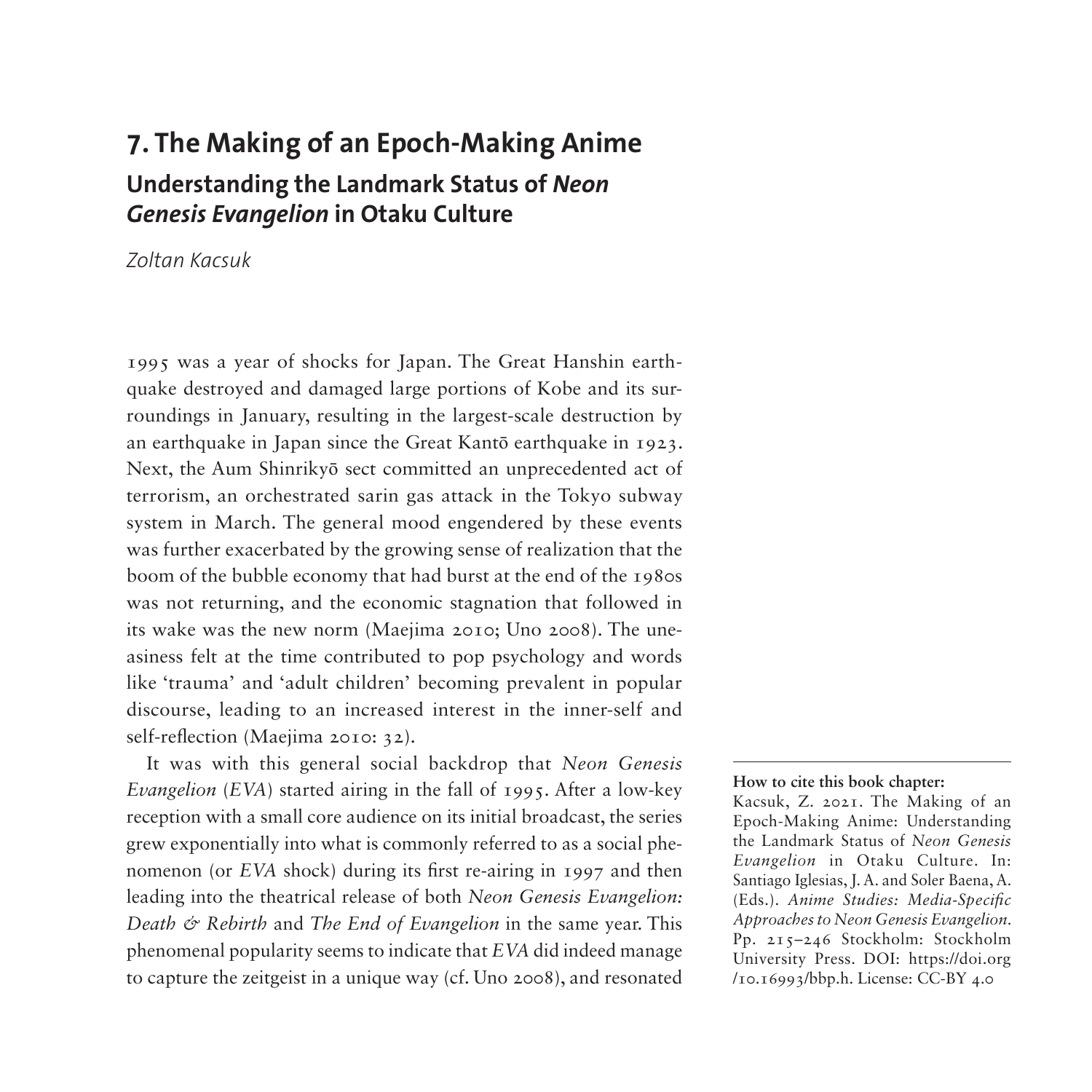<span id="page-1-0"></span>1. The closest translation of otaku would be geek in English. For a discussion of the meaning of the term, see the next section. In Japanese, otaku is written in various forms (hiragana, katakana and Latin script) to connote different positions regarding its implied meanings. For my present analysis, these nuances are secondary and I therefore quote all instances of otaku in this single, simple form. For a discussion of the connotations of the various forms in Japanese, see, for example, Galbraith, Kam & Kamm (2015) or Yoshimoto (2009).

<span id="page-1-1"></span>2. Although Morikawa does not directly attribute the transformation of Akihabara from electric town—with a large concentration of shops dealing in electronic devices—to otaku town to the success of *EVA*, he does list a number of pieces of evidence that seem to suggest a strong link, and he offers a detailed interview excerpt as an illustration of this being the actual case for at least one of the pioneering shops to make the move  $(2003: 56-62)$ . Before, *EVA* figurine shops were mostly located in Tokyo neighborhoods where young people would gather, such as Kichijōji or Shibuya. But the capital injection provided by the sudden increase in demand—engendered by the *EVA* boom—for custom hobby model kits led to said shop relocating to Akihabara, purely based on the notion that most of their clientele would go there for electronics supplies anyway. The success enjoyed by the first pioneers quickly led to an exodus of small and larger retailers all relocating to or opening branches in Akihabara. This account of Akihabara's transformation from Morikawa's book is also available in English (2012 [2003]).

with an audience beyond its original target audience of otaku.<sup>[1](#page-1-0)</sup> This widespread success led to a re-evaluation of the then denigrated figure of the otaku, and the sheer commercial force of the otaku market could no longer be ignored (Lamarre 2009: 153), as also evidenced by the rapid transformation of Tokyo's Akihabara, with an unprecedented concentration of shops catering to otaku interests, which opened up in the neighborhood within the span of a couple of years after the *EVA* boom (Morikawa [2](#page-1-1)003).<sup>2</sup> The anime industry was also changed by the series' and the subsequent movies' impact, leading to what is commonly understood to be the third anime boom, "facilitating the creation of the new time-slot and category of 'late-night anime'" and "propagating the production committee model of anime production due to its successes" (Suan 2018: 204).

It is easy to assume that the above-outlined economic impact of the series and its influence on anime production and distribution practices is responsible for how it has come to be considered an epoch-making anime. Although these facets of its impact are undeniably a part of the equation, I would like to suggest that there is a more fundamental level on which *EVA* has proven to be epoch-making, and it is this deeper level that is in part responsible for the perceived naturalization of the economic and business arguments. The reason I refer to the economic and business arguments as less fundamental is because the significance of these types of changes can be reinterpreted according to the relative symbolic weight carried by the works under discussion, as we will see in the case of anime booms below. Few are the cases like that of *Astro Boy*, where a given work is undeniably the source of the economic and business effects associated with it. Thus, examining the arguments and positions in relation to this more fundamental level will be the focus of the present chapter.

From a perspective informed by the sociology of art, great works of art—or in our case epoch-making ones—are created neither by a genius author nor by a team, but rather, as Becker (1982), Bourdieu (1996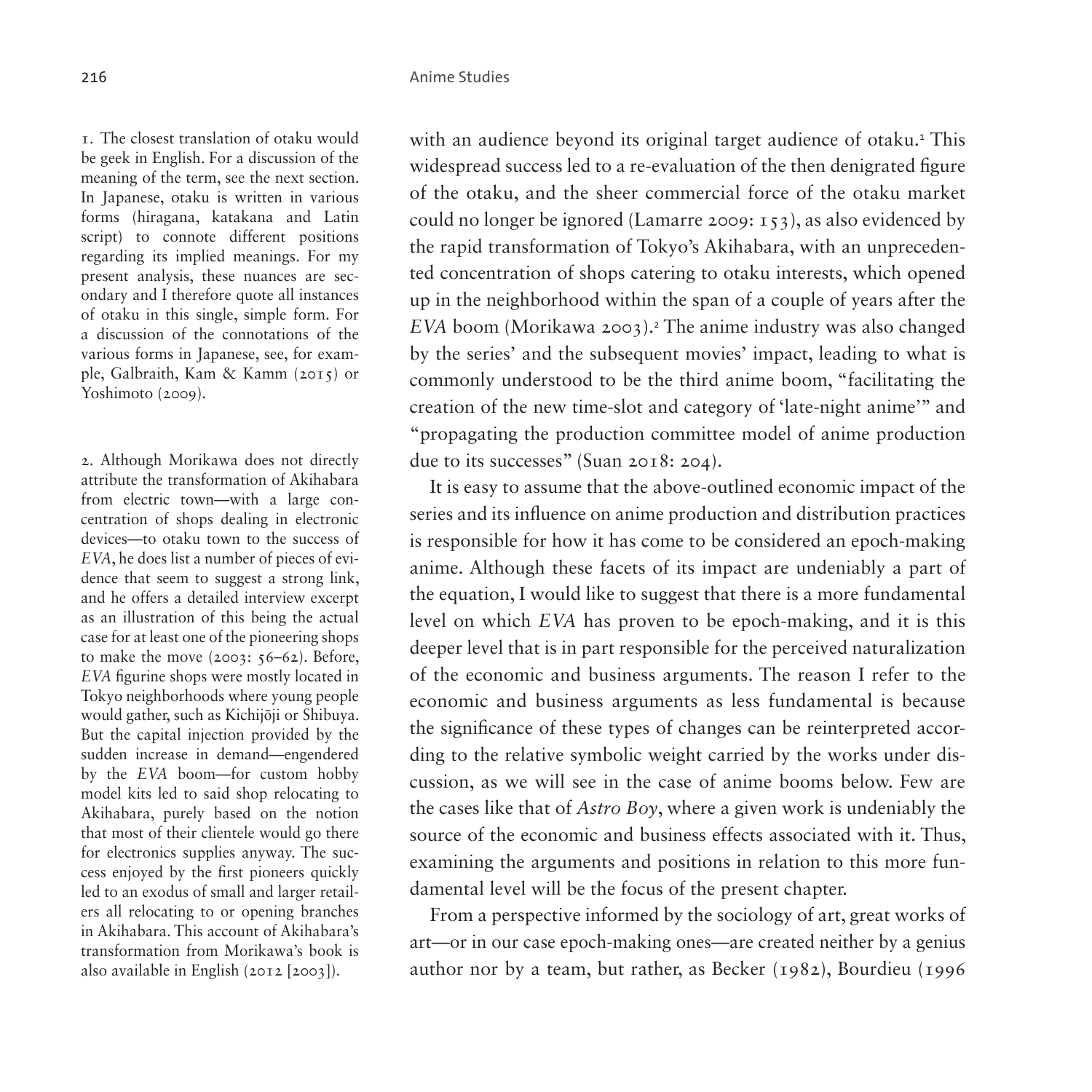[1992]) and Williams (1980 [1961]) all point out with differing vocabularies, they are the products of much larger systems of production and dissemination, of popular and critical reception, of consecrating institutions, of scholarly and archival work, and of latter works that consciously or unknowingly engage with them. The way in which great works are selected and consecrated operates along very similar logics in the subfields of cultural production further away from the already legitimized arts—to use Bourdieu's vocabulary—as Beaty and Woo (2016) demonstrate in relation to comic books.

It is in this vein that I turn to the Japanese critical discourse to make sense of how *EVA* has come to be constructed as an epochmaking great work of anime there. Although this is not the only arena in which such construction takes place, it is definitely an important one. By critical discourse, I refer to a particular domain of mostly written intellectual exchange in Japanese, which comprises a range of publications that are not necessarily rigorously academic: Indeed, they are often written with a more general audience in mind, but they are nevertheless invested in moving forward the discussion around their topics of interest as opposed to a simple popularization of works or concepts. This discursive space borders on and overlaps with the domain of academic research in one direction, on art/literary/cultural criticism in another, and finally on popular science and public intellectual discourse along a third angle. Its contributors thus come from various backgrounds ranging from the humanities (e.g., Hiroki Azuma), psychology (e.g., Tamaki Saitō) and social sciences (e.g., Kaichirō Morikawa), to critics writing on popular media (e.g., Gō Itō, [3](#page-2-0) Satoshi Maejima, Tsunehiro Uno, Taimatsu Yoshimoto), journalists, editors and even creators themselves (e.g., Eiji Ōtsuka, Toshio Okada). Despite its breadth and variety in positions, the discourse nevertheless provides a semi-coherent space, which is not only evidenced by the way these authors build on one another's ideas, but also in the way they are regularly featured in conversation with or alongside one  $\frac{3}{3}$ . See especially Itō 2005.

<span id="page-2-0"></span>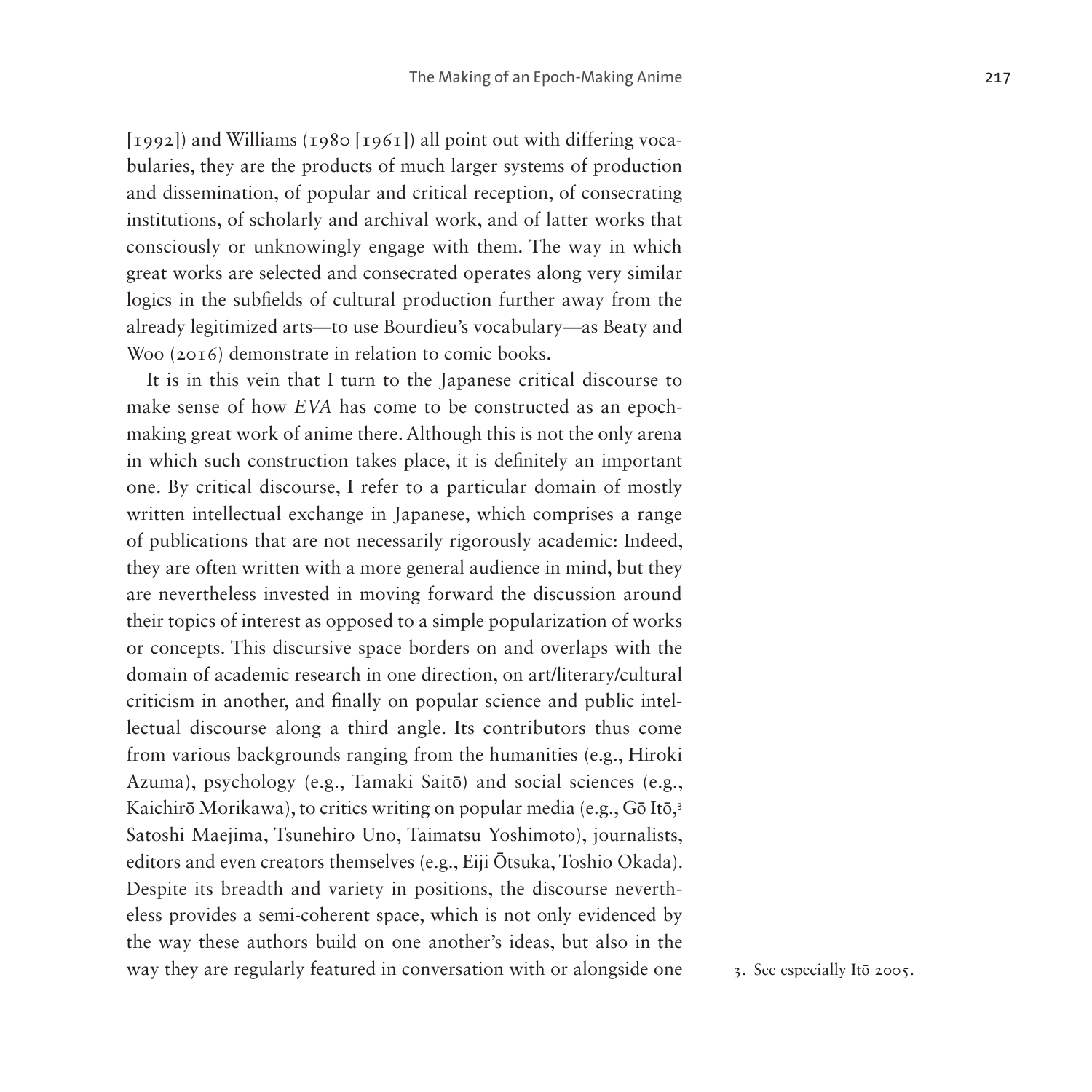another in publications. This unique space of intellectual exchange has been highly productive in relation to new approaches and concepts for engaging with anime, manga, light novels, video games, otaku and related domains, some of which will be discussed in the following; and which, in general, as I have argued elsewhere, can significantly further the theoretical work being undertaken, for example, in Anglophone Fan Studies, Comics Studies and beyond (Kacsuk 2016a).

The status of *EVA* as a landmark work in the Japanese critical discourse is aptly demonstrated by the way it is either seen as (1) a culmination or end point, (2) an origin point or  $(3)$  as the single best representative of a larger phenomenon or paradigm shift. For example, in relation to (1), Ōtsuka (2004) concludes that *EVA* is the ultimate attempt at addressing "Astro Boy's dilemma" (*Atomu no meidai*), and for Uno (2018) it is the "final accounts" of the robot anime genre. As (2) an origin point, for instance, *EVA* is not only the fountainhead of a major anime boom and potentially responsible for sparking the transformation of Akihabara, but is also understood to be one of the major inspirations for the *sekaikei*[4](#page-3-0) mode/genre, and the source of its original conceptualization (Maejima 2010). Finally, with reference to (3), for Uno (2008), *EVA* embodies the imagination of mid-1990s Japanese popular culture, and for Azuma (2009 [first edition: 2001]) and Maejima (2010), *EVA* marks a number of important shifts in otaku culture, discussed in detail later.

Tracing the various arguments in the Japanese critical discourse that position *EVA* as a landmark work, two things become very obvious straightaway. First, it is an unquestionable consensus that *EVA* was a watershed phenomenon. Even authors like Ōtsuka (2004), who vocally disliked the series initially, or Uno (2018), who has been one of the strongest voices in providing a counter-reading to the significance of post-*EVA* works and thereby to the significance of *EVA* itself (2008), have found approaches to re-evaluate it in a way that conforms to this idea, as explained later. Second, although there are

<span id="page-3-0"></span>4. See below for a detailed discussion of the term's meaning.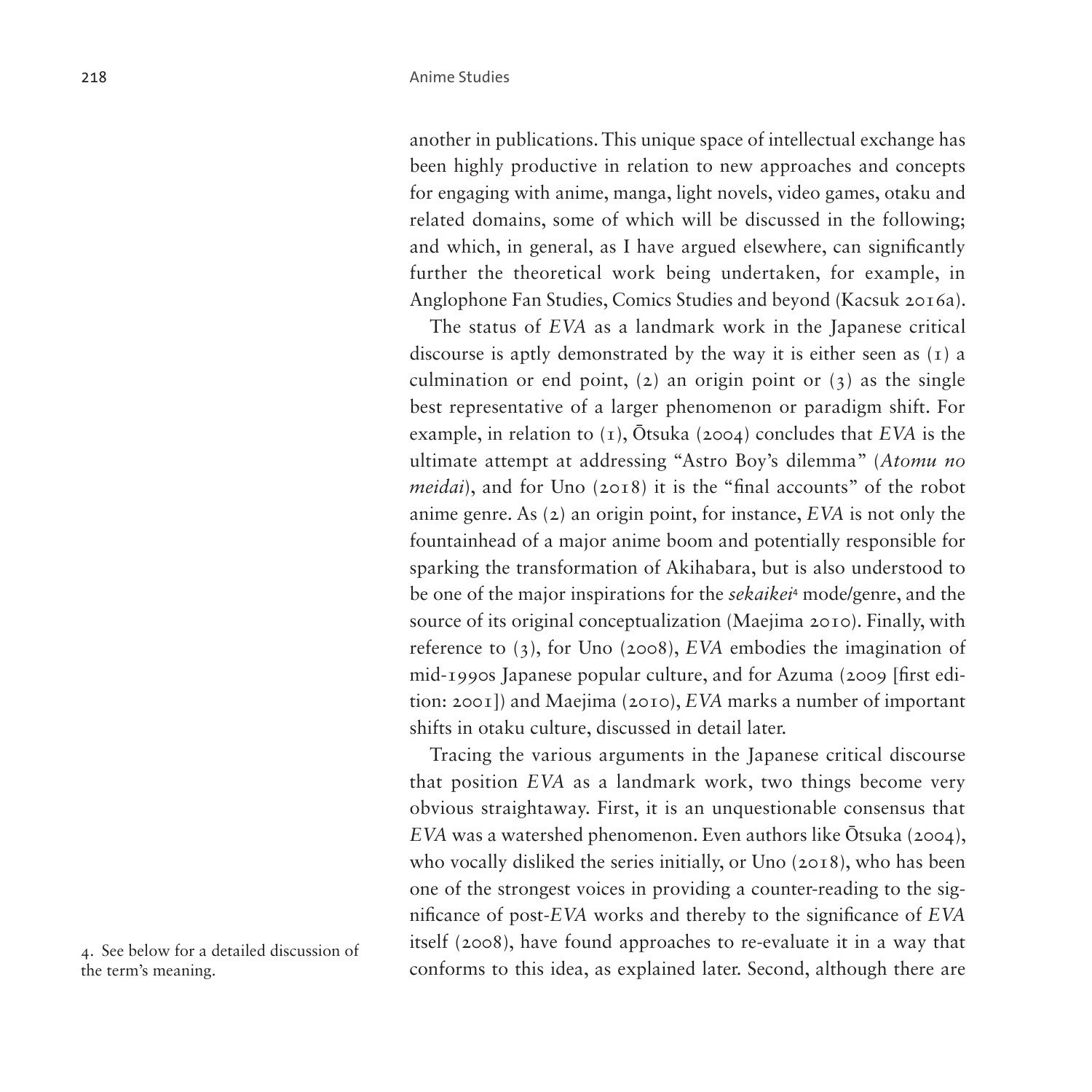arguments that underline the impact of *EVA* in relation to anime or Japanese society at large, the majority of the points raised center on the series' relationship with otaku culture. This points toward another, more fundamental aspect of *EVA*'s position in the Japanese critical discourse, one that only becomes apparent when considering the shifts in this discursive space over time. As a result of *EVA*'s impact on it, *EVA*'s landmark status and the meaning of otaku culture have inextricably become constituted together.

The way otaku culture and the significance of *EVA* are constituted together is precisely why *EVA* can be considered an epochmaking work: it has engendered an intervention in the discourse around otaku culture that has effected lasting discursive changes. The very content of the term otaku has been warped by *EVA*, or more precisely, the changes in the meaning of the term have been determined by the position of *EVA* in the critical discourse. It is not just one term, however, it is a host of terms and concepts that have been mobilized and reconfigured, most notably 'anime boom,' 'otaku generations' and '*sekaikei*.'[5](#page-4-0)

In order to demonstrate this interrelation between the meaning of otaku culture and *EVA*'s consistent positioning as a landmark work within the Japanese critical discourse, I will proceed by first providing a short introduction to the complexity of defining otaku culture, followed by a look at the significance of anime for otaku culture. I will then turn to discussing the concepts of anime boom, otaku generation and *sekaikei* and how they attest to *EVA*'s impact on conceptualizing otaku culture. Finally, in the last two sections of this chapter I will, on the one hand, offer further potential ways to see the interrelation between the significance of *EVA* and the meaning of otaku culture; and, on the other, I will highlight the force exerted by the consensus regarding *EVA*'s landmark position even on authors who have demonstrated a critical stance in relation to the show and its reception.

<span id="page-4-0"></span>5. These interlinked shifts in meaning are not unlike the ones highlighted in Williams (1979 [1976]), albeit on a far more compact timeline and a much smaller scale.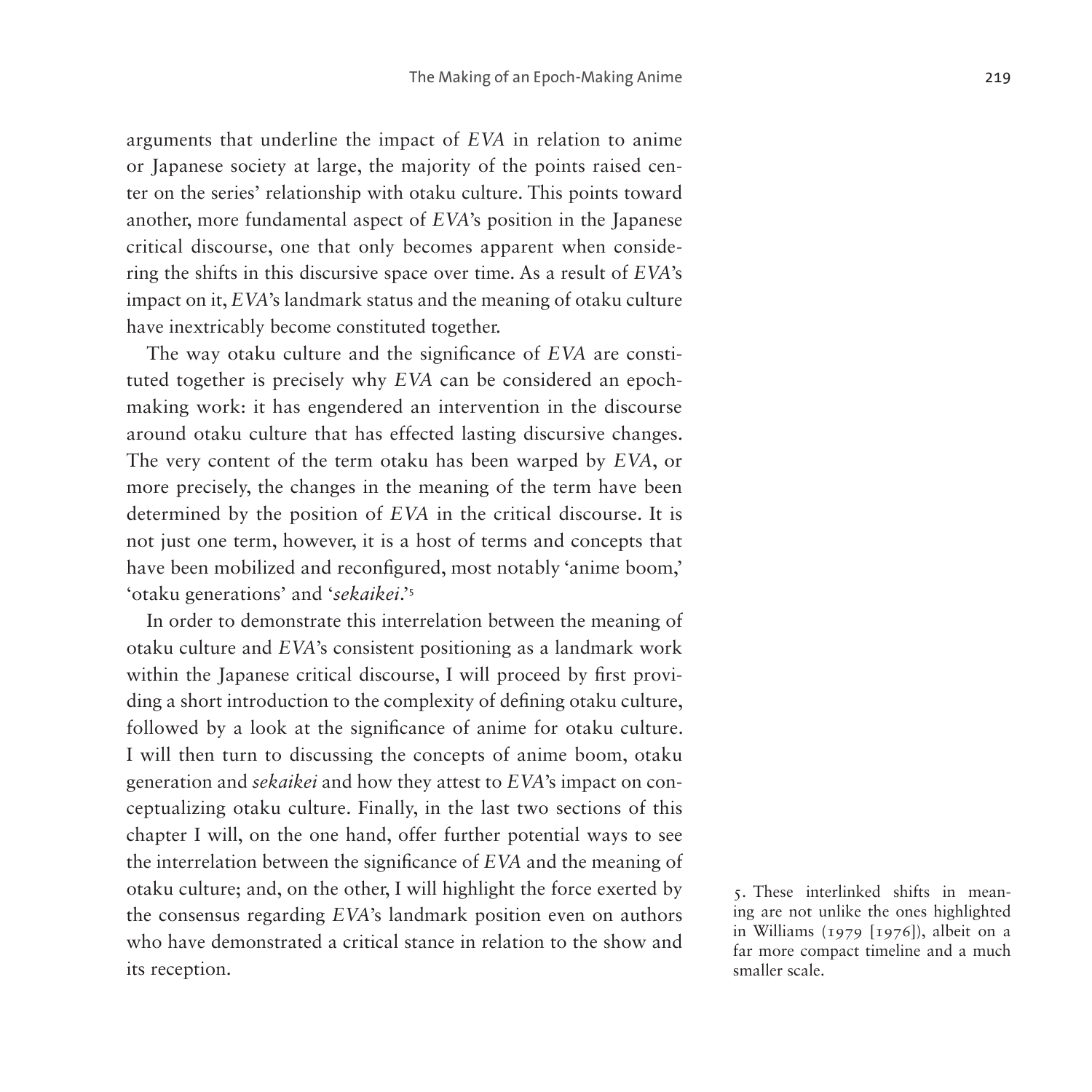### **Otaku and Otaku Culture**

Otaku culture, like any (sub)cultural formation, is very tricky to pin down. On the one hand, otaku culture only exists on the level of discourse, be it theoretical or popular.[6](#page-5-0) It is a concept created to refer to a set of phenomena, far from being cohesive and well-delineated. Indeed, if we were to shift our emphases and groupings along different lines, we would end up with a very different version of what otaku culture means. This, in fact, is one crucial topic of this chapter. As Aida notes, 'discourses on "otaku" . . . and "actual otaku" must be strictly distinguished' ( $2015$ :  $105$ ). On the other hand, however, as this distinction itself implies, there are people who explicitly or implicitly identify with the term (however varying the meaning); there are shops, products and media that supposedly cater to an otaku clientele, and there are conventions and other types of meetings where people come together to engage in activities commonly associated with otaku. This, then, is the double bind of discussing social and cultural formations: there are categories that exist on the level of theory and discourse, and then there are myriad forms of action, tastes, artifacts, modes of engagement and belonging, which do seem to demonstrate patterns of affinity, but never equal the concept. As Alfred Korzybski put it so well, the "map *is not* the territory it represents, but, if correct, it has a *similar structure* to the territory' (1996 [1933]: 58, emphases in the original). Various solutions to this problem have been put forward, for example, by Azuma (2009 [2001]), Morikawa (2003), Yoshimoto (2009), Galbraith, Kam and Kamm (2015) and Kacsuk (2016b). In this chapter, however, I only highlight two aspects of the discussions on otaku culture. First, in relation to the popular discourse, I will offer an ever-so-brief history of the term itself in Japan. Second, to reference the just as complicated level of actual social interactions and tastes, I will highlight the way in which otaku practices and interests are addressed in the Japanese critical discourse.

<span id="page-5-0"></span><sup>6.</sup> For a very thorough summary of the various approaches to otaku and otaku culture in the Japanese scholarly and critical discourse, see Aida (2015).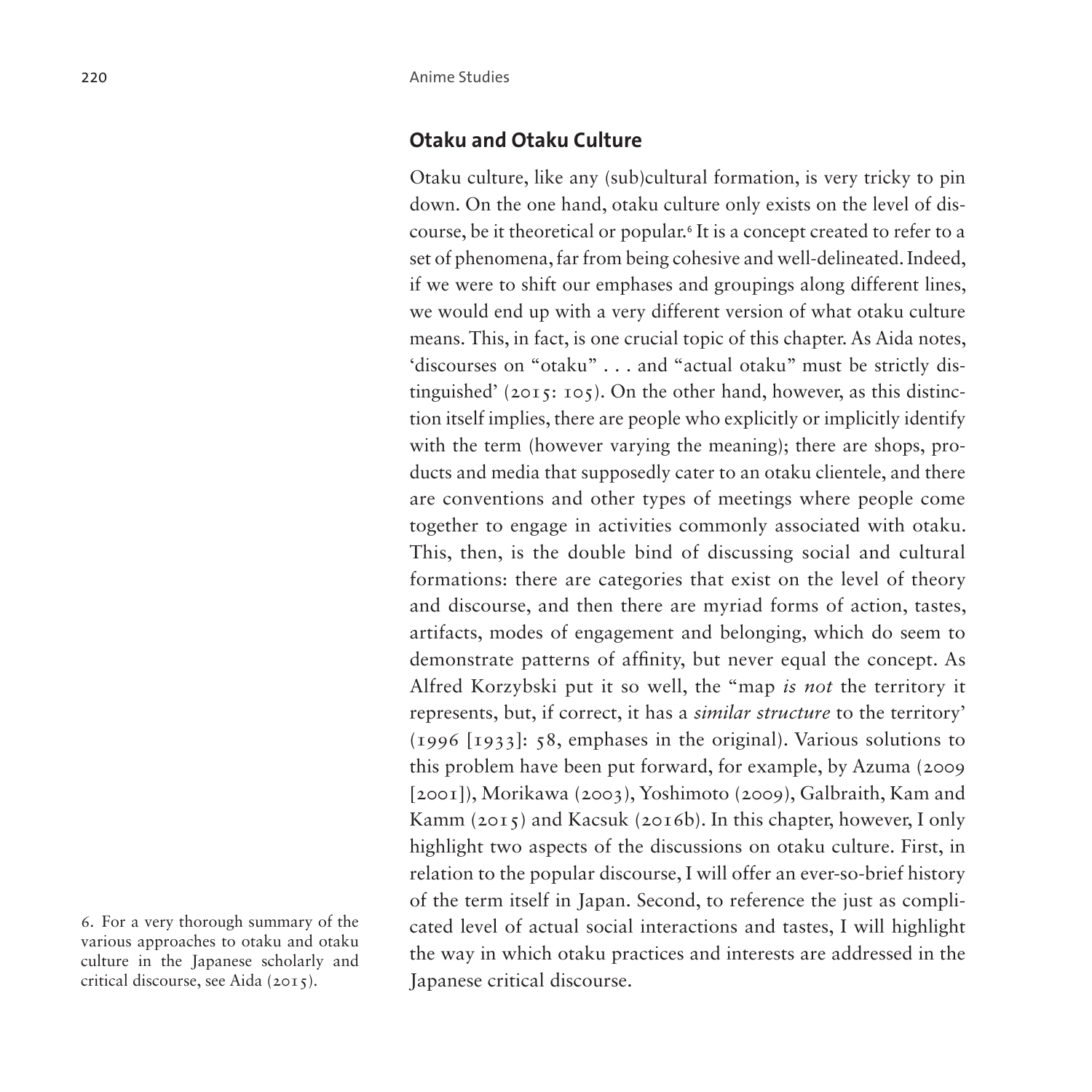The term *otaku* was supposedly first used by SF fans from Keiō University Tokyo, some of whom went on to create the TV anime *Super Dimension Fortress Macross* (1982–83), which featured the term in dialogue. It was then appropriated by a wider strata of fans and taken up as a derogatory term within the fandom itself (Okada 1996: 8–9). This phase of the term's history is followed by its endlessly retold appearance in the magazine *Manga Burikko* in the provocative four-part series *Otaku no kenkyū* (Otaku research) written by Akio Nakamori (with the last piece authored by Sonta Eji) and starting in 1983 (for discussions of the series see, e.g., Ōtsuka 2004; Yamanaka 2015; Yoshimoto 2009). Precisely because *Manga Burikko* was a niche medium (cf. Thornton 1996 [1995]) of the culture itself, this exposure had an effect within the concerned fandoms, that is, an internal debate about the ethics of using the term to denigrate others. Yamanaka points out how the debate surrounding the article series led people to re-adopt the term otaku in self-mocking fashion (2015: 46–47), which is often the first step toward the reclamation of an identity. The next stage in the evolution of the term was the infamous Tsutomu Miyazaki serial murder case, which brought about both mainstream exposure of otaku and a moral panic (Ito 2012: xxi; see also Kamm 2015). The negative image was further reinforced by the March 1995 Sarin gas attack committed by members of Aum Shinrikyō in the Tokyo subway system, and the discussions that followed regarding whether Aum Shinrikyō had been an otaku sect.[7](#page-6-0) Finally, after a series of events, such as the publication of Okada's *Otakugaku nyūmon* (Introduction to Otakuology, 1996) and his public appearances and lecture series on otaku culture at the University of Tokyo, the generational mainstream success of *EVA*, and then almost a decade later the society-wide popularity of the media franchise *Densha Otoko* (*Train Man*), the term otaku came to be rehabilitated to mean people deeply engaged in very specific non-mainstream interests (see Kikuchi 2015; Ito 2012).

<span id="page-6-0"></span><sup>7.</sup> Both Morikawa (2003) and Uno (2018) discuss the obvious anime influences on Aum Shinrikyō's propaganda and teachings.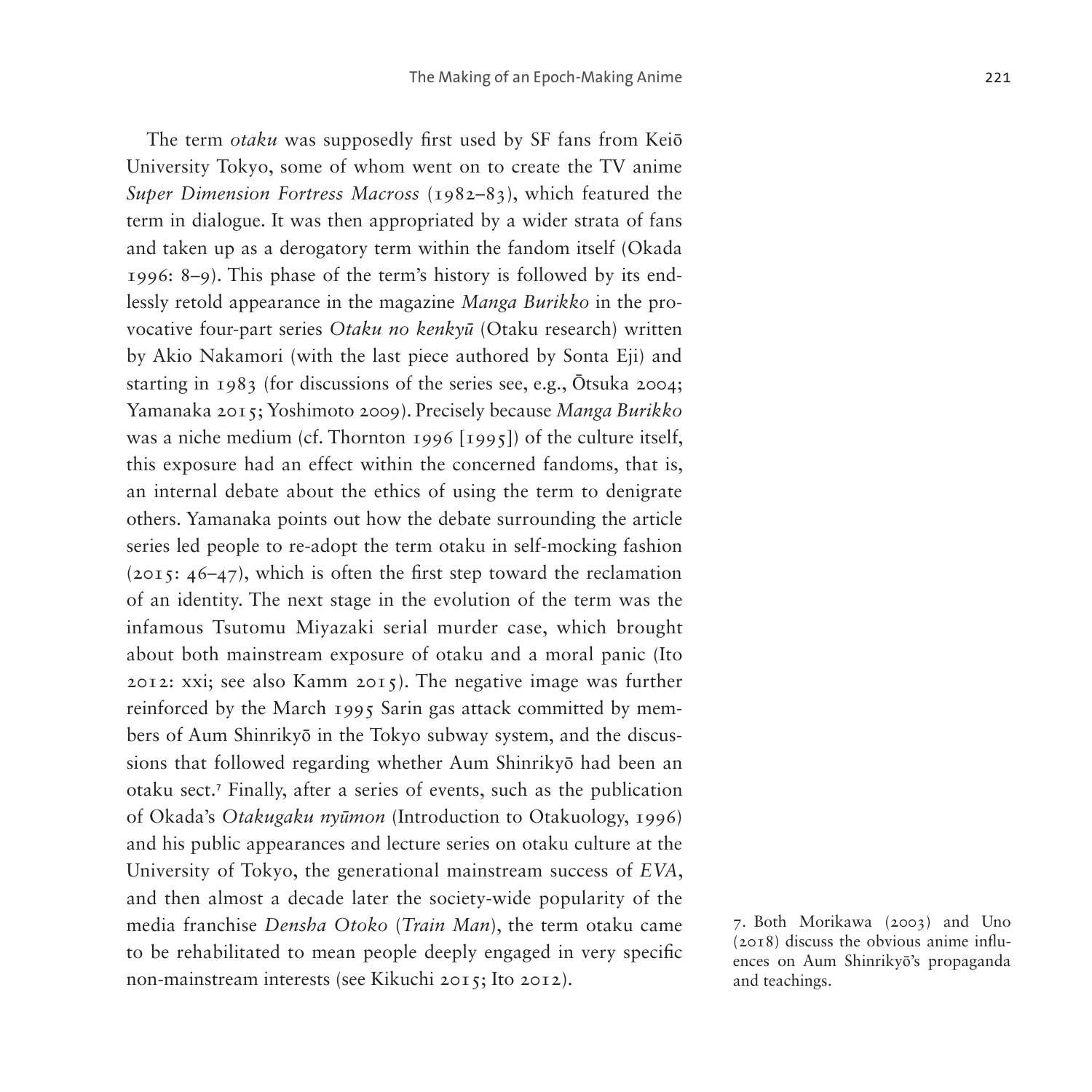Turning to the level of practice, the emergence of otaku culture can be seen as a result of the expansion and diffusion of SF culture around the late 1970s and early 1980s (Okada 2008; Yoshimoto 2009). Most of the implicit and explicit definitions of otaku culture in the Japanese critical discourse center on one or more of the following:  $(1)$  the level of content and media, or in other words, genres and formats characteristic of otaku culture; (2) the different interest communities or fandoms; and (3) the specific mode of engagement.

There is a further group of definitions, which I deliberately omitted from this list and which will not be discussed here, as they are more focused on otaku personality traits—often framed as pathologies—rather than otaku culture as a cultural formation, such as Saitō's famous characterization that otaku are distinguished by their sexual interest being focused on two dimensional characters  $(2011 [2000]).$ <sup>[8](#page-7-0)</sup>

Enumerations of the interests within otaku culture (e.g., Azuma 2009 [2001]; Morikawa 2003; Okada 2008; Yoshimoto 2009) are strikingly similar, with SF, fantasy, games, manga, anime and idol culture acting as central nodes for most of them. For Morikawa, the "structure of interest"—the affinity between technology such as personal computers and laser discs on the one hand, and anime, video games, fan-made manga, custom hobby model kits, etc. on the other (2003: 63)—ultimately defines what otaku are (2003: 268). In a similar fashion, Yoshimoto's "otaku genre" is characterized by the presence of "bishōjo", mecha<sup>[10](#page-7-2)</sup> and further SF elements, magic and other fantasy elements, sexual and romantic elements," and otaku are defined as males who enjoy works that belong to the "otaku genre" and who self-identify as otaku (2009: 8). Although the elements of these two enumerations are different insofar as Morikawa focuses on various media and product types,<sup>[11](#page-7-3)</sup> whereas Yoshimoto concentrates on various traits of genre fiction, they actually complement each other to provide a general picture of the range of otaku interests.

<span id="page-7-0"></span>8. See Aida (2015) for an overview of a number of such definitions.

<span id="page-7-1"></span>9. Meaning beautiful young girl, bishōjo is often used as an umbrella term for a family of character types heavily featured in many Japanese anime, manga and video games.

<span id="page-7-2"></span>10. Large (fighting) machines, often resembling a humanoid or bipedal form, commonly operated by a single pilot from a cockpit inside the mecha itself. See Chapter 6 by Manuel Hernández-Pérez.

<span id="page-7-3"></span>11. Namely "doujinshi, cosplay materials, trading cards, dolls, anime character goods, products related to manga-anime-games" (Morikawa 2003: 47).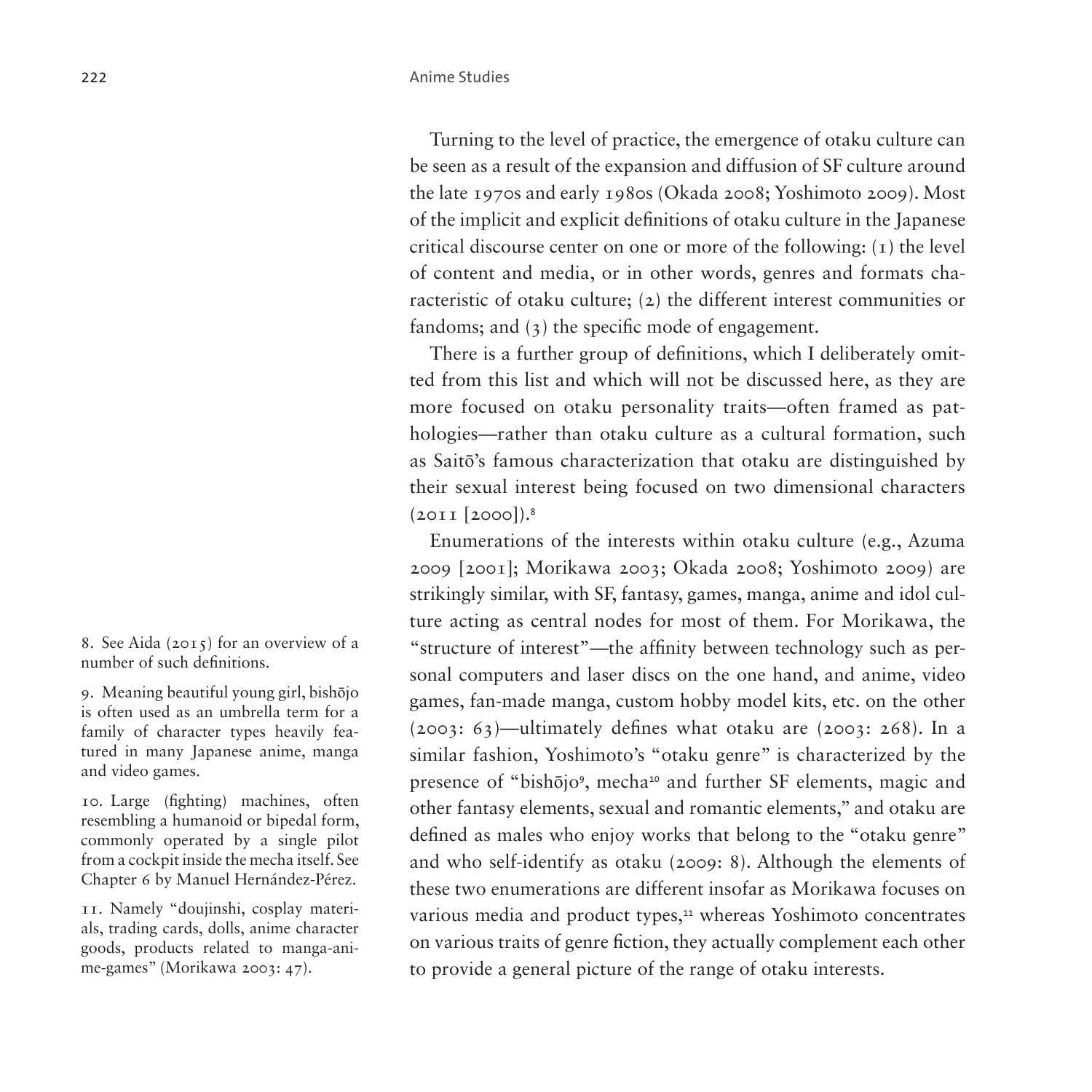Okada (2008) and Yoshimoto (2009) also enumerate a series of interrelated fandoms that belong to (the larger) otaku culture, such as military fans, railway fans, SF fans, anime fans, manga fans, special effects fans, *kaijū* fans,<sup>[12](#page-8-0)</sup> etc. Again, some of these fandoms seem to be defined along the lines of media form, while others are organized around content and genre. For Okada, however, otaku culture differs from specific fandoms such as those invested in SF, anime, *kaijū* or manga, in the way in which it operates on a level that requires a nuanced understanding of the canons and conventions of all these areas (1996: 28).[13](#page-8-1) There is a sense of the coming together of elements from various genres and media in all of these definitions. But while Okada locates otaku culture in the mode of engagement, Yoshimoto assumes the crystallization of a whole new genre on the level of works.[14](#page-8-2) This is probably the reason why Yoshimoto sees a direct continuity with the emergence of *moe*[15](#page-8-3) works, whereas Okada positions moe-focused consumption in opposition to the "true mode of otaku appreciation," a point to which I will return later.

### **The Significance of Anime for Otaku Culture**

For overseas fans of otaku culture, the primacy of anime is an unquestionable fact, especially from a historical perspective, with anime having been the most important entry point and catalyst for the growth of anime-manga fandom in many countries (see, e.g., Eng 2012; Kacsuk 2016b; Leonard 2005; Malone 2010; Pellitteri 2010). Anime, however, is just as central to otaku culture in Japan. The general understanding within the Japanese critical discourse is that otaku culture crystallized in the late 1970s and early 1980s when anime for a teenage to young adult audience emerged, spearheaded by *Space Battleship Yamato* (1974–75) and *Mobile Suit Gundam* (1979–80).

Although the previous section's enumerations may suggest that anime is just one among many interests in the mix that constitutes

<span id="page-8-0"></span>12. *Kaijū* (monster) refers to both the genre of Japanese movies featuring monsters and the creatures themselves, most famously Godzilla. A closely related genre label is that of special effects (tokusatsu) movies and TV shows, which often also feature monsters and/or superheroes.

<span id="page-8-1"></span>13. Although there is a strong continuity between Okada's positions in *Otakugaku nyūmon* (1996) and *Otaku wa sude ni shinde iru* (Otaku are already dead) (2008), there is also a difference in relation to the emphasis on who otaku are. Whereas the former work distinguishes otaku from simple fans of anime or manga, as a kind of elite alpha fans, the latter book's approach embraces all fans of the wider otaku sphere of interests from the 1980s up until the early 2000s.

<span id="page-8-2"></span>14. However, Yoshimoto also identifies an otaku specific mode of engagement focusing on community and enjoyment (2009: 180), as mentioned in the next section related to the divide in Japanese SF culture which occurred in the late 1970s to early 1980s.

<span id="page-8-3"></span>15. The word *moe* is commonly understood to denote the affective reaction of readers, viewers and players to fictional characters or to certain character elements. It has become a key term in the discussions around the shift in the focal interests of otaku culture in the late 1990s (see Azuma, 2009 [2001]; Maejima 2010; Okada 2008; Uno 2018; Yoshimoto 2009) as will be discussed in later sections in more detail. For a discussion of the possible origins of the term, see Morikawa (2003: 31).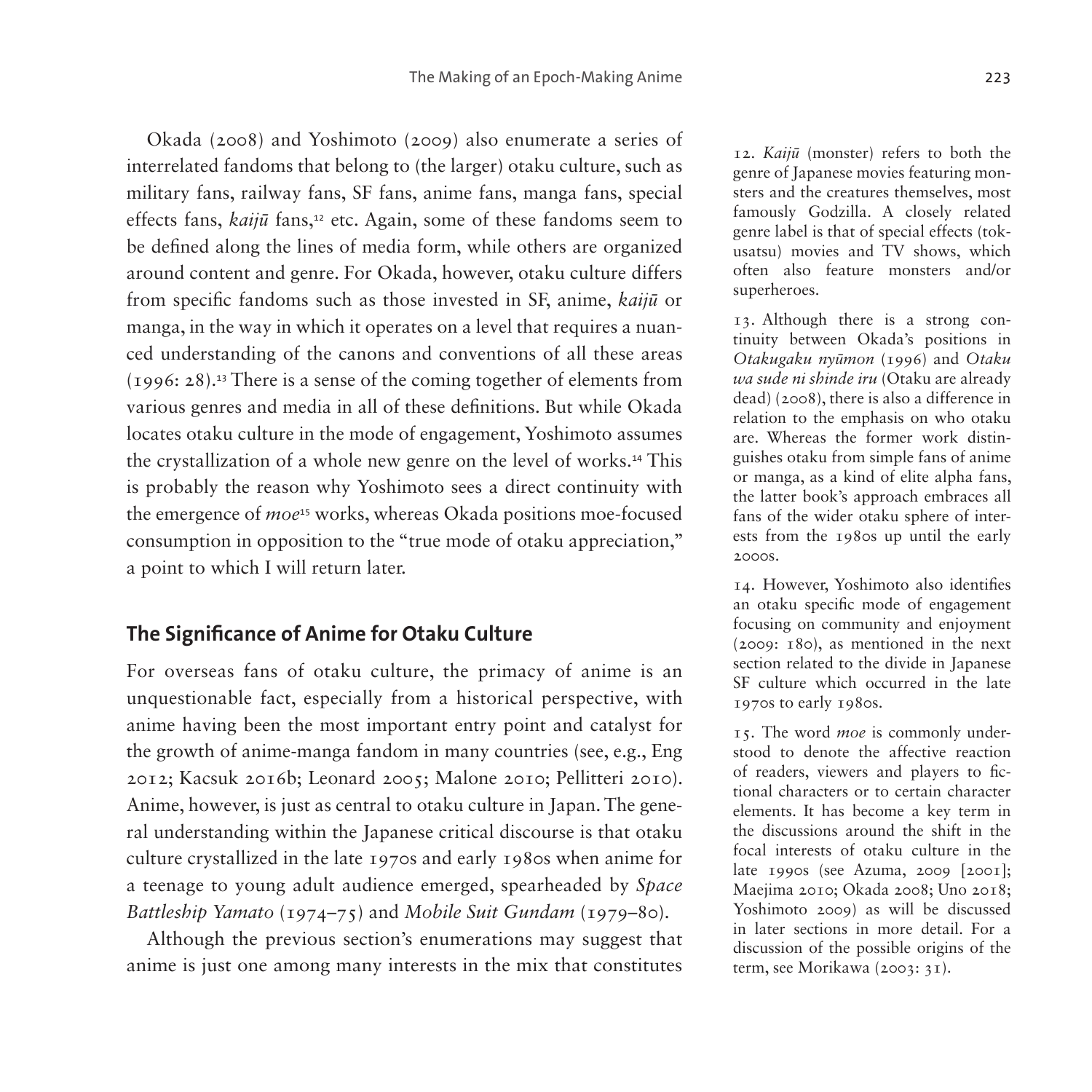otaku culture, it was in fact originally its preferred form. In *Otakugaku nyūmon*, Okada even cites the visual refinedness of otaku in relation to anime viewing as one of their distinguishing features (1996:  $10-27$ ). But even more importantly, it is within anime that otaku culture first coalesces into a new recognizable configuration. Furthermore, anime plays a huge role in catalyzing the differentiation of otaku culture from the narrower SF fandom and its spread to a wider public (Yoshimoto 2009; see also Ōtsuka 2004).

In *Otaku no kigen* (The origin of otaku), Yoshimoto offers a detailed reconstruction of the key events and actors that led to the qualitative change in SF fandom and facilitated the emergence of otaku culture. "Imaginary culture" is the unifying theme for Yoshimoto interconnecting SF, *kaijū* or special effects works, manga, the occult and anime. SF fandom originally was a very serious affair which required much reading, often even in foreign languages, and an interest in science. In part influenced by US fan practices, a different and more popular way of enjoying SF emerged. It was motivated by participation, in both senses of the word: stepping into the world of the fantastic and taking part in events. These two ways of SF engagement lived alongside each other in a tenuous relationship, but ultimately it was this latter more popular form of enjoyment that led to the emergence of otaku culture (Yoshimoto 2009: 144–167).[16](#page-9-0)

Yoshimoto also explains the role played by anime magazines in creating both the critical discourse needed to normalize the shifting of anime from a children-only form to being enjoyable by teenagers and adults, and a country-wide audience connected by this shared space of information and interaction (2009:  $127-136$ ).<sup>[17](#page-9-1)</sup> Ōtsuka also emphasizes the importance of anime magazines as a ground where the first generation of otaku working in various writing and editing roles set the tone for anime criticism (2004: 106). Furthermore, these magazines were key in drawing animators into creating manga, the

<span id="page-9-0"></span>16. For an exploration of the connection between participatory fan practices, imaginary culture and the aesthetic principles underpinning otaku culture, see Kacsuk (2016a; 2016b).

<span id="page-9-1"></span>17. See also Chapter 4 by Minori Ishida.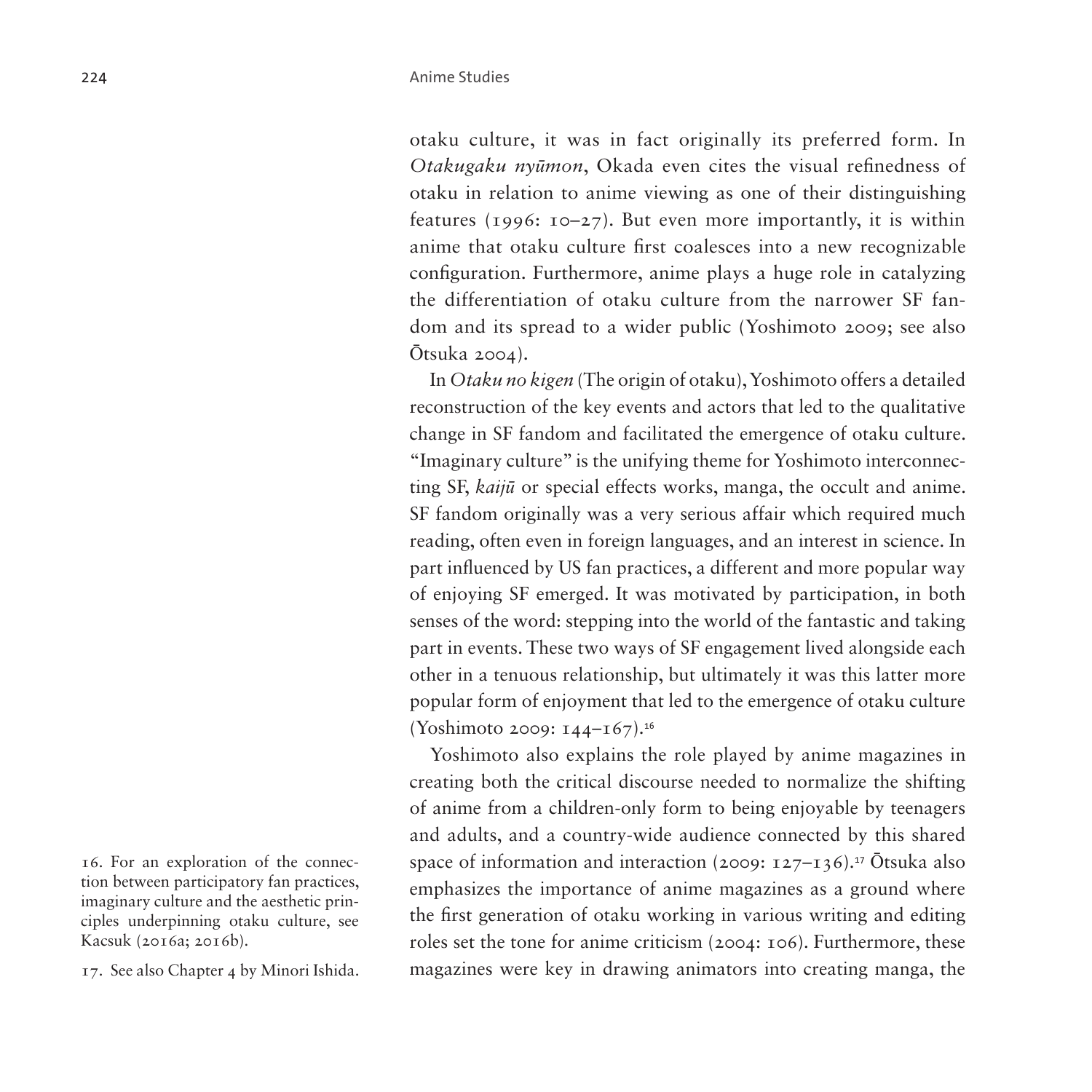most famous example being Hayao Miyazaki's *Nausicaä of the Valley of the Wind* ( Ōtsuka 2004: 108).

#### **The DAICON III opening animation**

In the late 1970s and early 1980s, the most important convention that would bring a large number of participants from the various interest groups (SF, manga, anime, *kaijū*, etc.) together in Japan was the annual SF convention. In 1981, a group of young enthusiasts from Osaka—including Takami Akai, Hideaki Anno, Toshio Okada, Yasuhiro Takeda and Hiroyuki Yamaga—had the opportunity to host the 20th annual SF convention. It was the third time it was held in the city, thus the event was called DAICON III. The name is a word play on *daikon* radish, and is a portmanteau of the Sino-Japanese read ing (on'yomi) of the first character of Osaka (dai) and 'con' from the English word *convention* (a testament to the influence of US SF fan dom). The then art students Akai, Anno and Yamaga worked on the convention's opening animation. It was an inspired work produced via dedication rather than a budget—it was famously created on indus trial celluloid as opposed to the more expensive and finer material used for animation—and it was not only outstanding as an amateur piece, but also showcased the many interests of what would become otaku culture. The roughly five-and-a-half-minute short piece shows the fighting-filled journey of a small girl who is entrusted with a glass of water by members of the Science Patrol from *Ultraman*, which she successfully delivers to water a dismal-looking radish in the ground. On the way, she is confronted with various *kaijū*, anime and SF-related adversaries, ranging from a *Starship Troopers* mecha through Godzilla to even a *Star Wars* star destroyer, with a host of references to further works sprinkled in for good measure. Upon being watered, the radish turns into a huge radish-shaped spaceship called the DAICON III, which the girl boards as its captain to fly off.

*Animec* (1978–87) was the flagship magazine where many of the intellectual foundations for anime criticism were being laid down, and it was here that the famous "Is Gundam SF?" debate took place, a portent of the growing divide between SF and anime fans (or fans of literary SF and visual SF) (Yoshimoto 2009: 127–128). It was also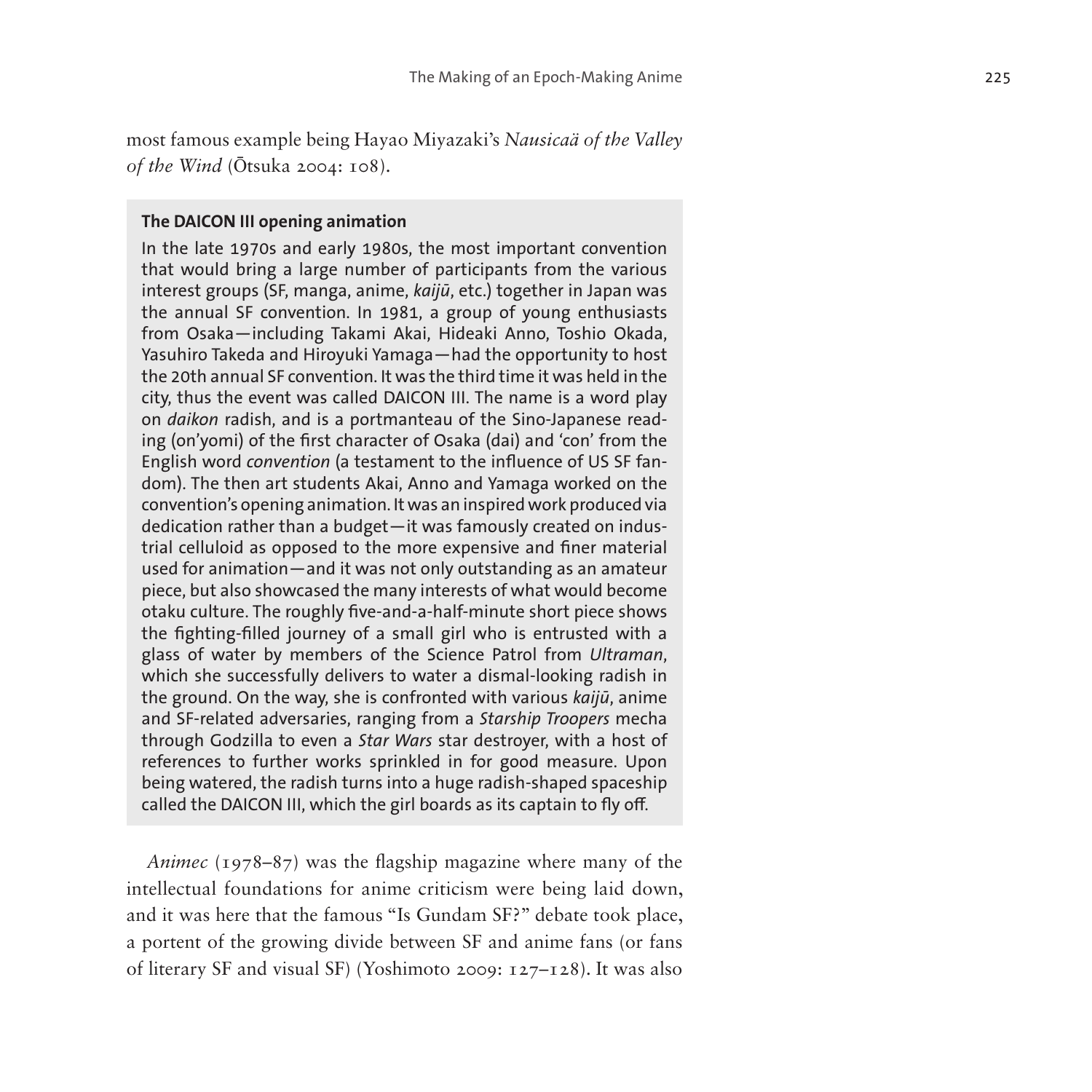around 1980 that the self-evidence of SF literature, manga and anime consumption going together started to break down, in part as a result of the increased supply in works in all of these forms, but also because of a steadily growing audience (2009: 128–129).

Not only does anime play a key role in setting the stage for the fully formed crystallization of otaku culture in the early 1980s, but the first major formulations of what the 'otaku genre' encapsulates also took the form of anime, the first of which was the manifesto-like *DAICON III* convention opening animation (1981) by a group of creators who would later become known as Studio GAINAX (see text box). In 1982, the start of the original broadcast of *Super Dimension Fortress Macross* followed, also created by a very young team, but reaching a far wider audience. This series showcased SF, idol culture, love comedy, mecha, bishōjo and many more elements boys interested in "imaginary culture" were excited about at the time (Yoshimoto 2009: 165–166). The *DAICON IV* opening animation in 1983 was already a self-affirming celebration of the otaku mode of engagement. It featured a short summary remake of the *DAICON III* opening animation, to then welcome back the protagonist as a grown-up woman in a playboy bunny dress fighting and surfing—on Elric's Stormbringer no less—her way through a breathtaking vista of the various interests and stylistic elements that made up otaku culture (including, for example, the highly intricate projectile patterns referred to as "Itano circus" after its animator, Ichirō Itano).[18](#page-11-0) This was followed in 1984 by the release of the movies *Nausicaä of the Valley of the Wind*, *Urusei Yatsura 2: Beautiful Dreamer* and *The Super Dimension Fortress Macross: Do You Remember Love?*, which marked the completion of the crystallization of the otaku genre in Yoshimoto's view (2009:  $185 - 187$ ).

Even though the *DAICON III* and *DAICON IV* opening animations were only shown at the corresponding two conventions and later made available on video, the force that would become GAINAX

<span id="page-11-0"></span>18. The *DAICON III* opening animation already cites both Western and Japanese works; however, the number of references truly moves to the scale of enumeration in the *DAICON IV* opening animation, to the point of including a panorama-like tableau of characters.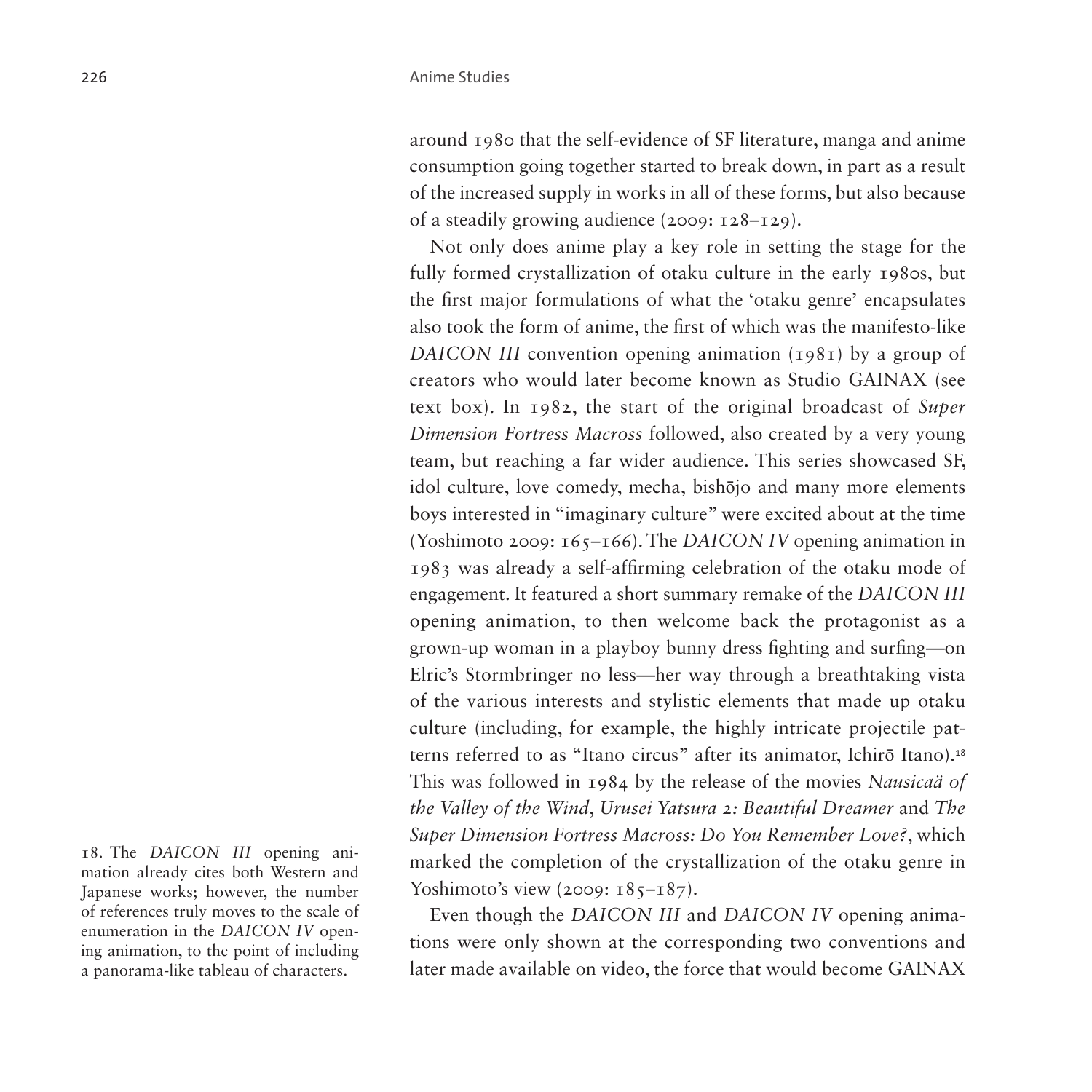is so central to the formation of otaku culture in a practical, discursive and symbolic sense that Yoshimoto regards them as the most important catalysts (2009: 171). While this premier position in the narrative is no accident, it is not inevitable either. In the last section of this chapter, I will point to potential alternative versions of the history of otaku culture where the centrality of GAINAX is supplanted by other studios.

### **Defining Anime Booms**

One of the most obvious concepts mobilized with regard to the epoch-making status of *EVA* is that of anime booms, or more specifically the very boom it engendered. In order to better interrogate the relationship between epoch-making anime and anime booms, let us first reverse the inquiry into whether all epoch-making anime also give rise to anime booms. *Astro Boy* (1963–66), *Space Battleship Yamato* (1974–75) and *Mobile Suit Gundam* (1979–80) are all considered epoch-making anime. *Astro Boy* was the pioneering work that set the template of limited animation for the whole lineage of TV anime to follow, *Space Battleship Yamato* opened anime up to a teenage and young adult audience (Yoshimoto 2009) and *Mobile Suit Gundam* is commonly understood as inaugurating the Real Robot genre (Uno 2018). Remarkably, two out of three of these anime, *Space Battleship Yamato* and *Mobile Suit Gundam*, are directly linked to the emergence of otaku culture.

But what actually constitutes an anime boom? The animation historian Nobuyuki Tsugata explicitly reflects on the way in which anime boom is a popular expression that has no set definition, and the meaning of which can vary based on the speaker, especially between generations (2005: 180). Nevertheless, the impact of this concept is so strongly felt that he too cannot avoid using it, and thus attempts to provide a working definition. In his view, it is not only a quantitative aspect of having a larger number of anime produced (which in itself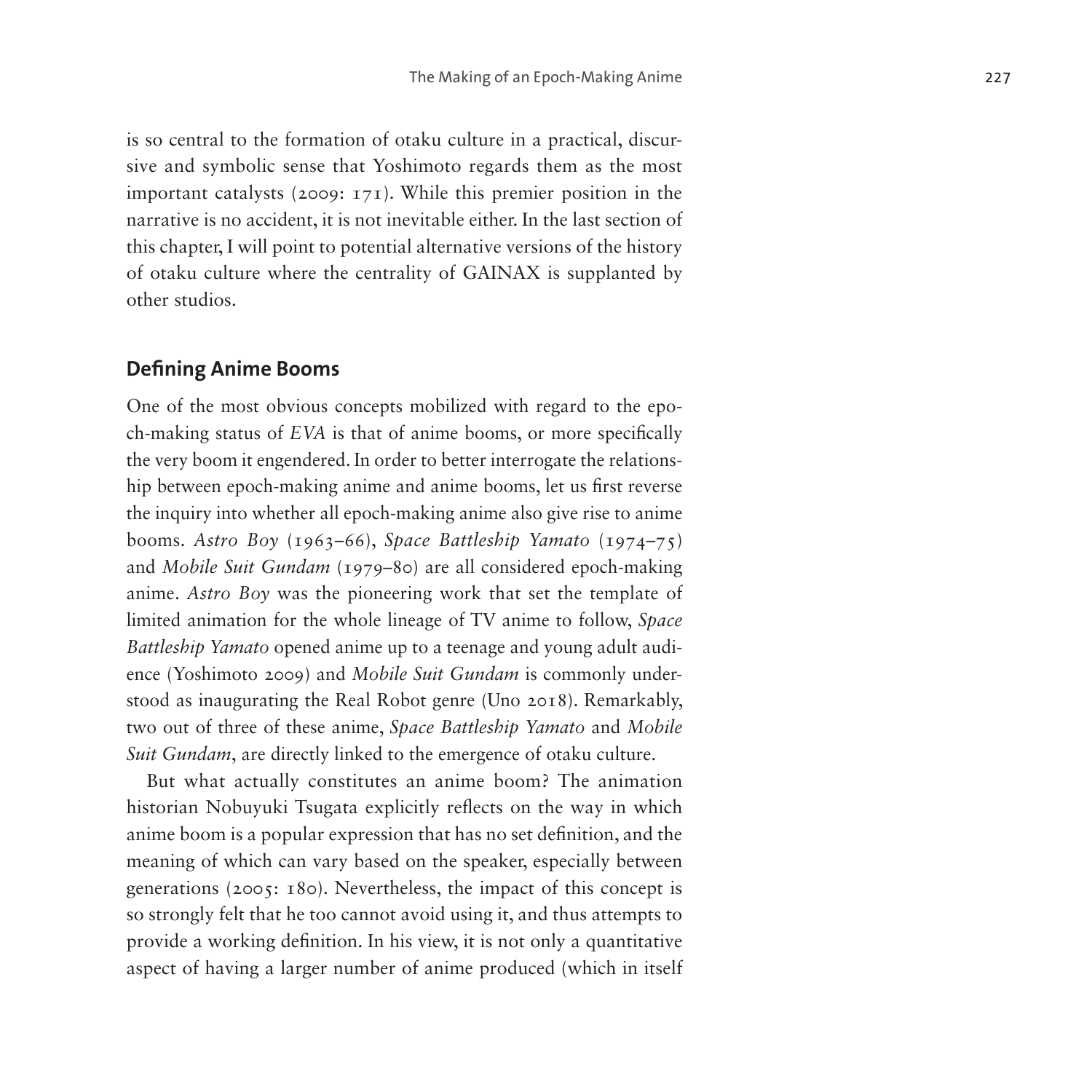would raise important questions regarding what increase would be large enough to constitute a boom), but also a qualitative shift (as hard to pin down as this criterion might be) in the production, distribution and consumption practices of anime (2005: 181). As much as Tsugata tries to reposition the concept as something that can be made sense of within animation research, it is quite telling that the three booms he discusses conform almost completely to the narrative that understands the major turning points within Japanese animation in relation to the development of TV anime and otaku culture. The first anime boom in his interpretation is sparked by the premier of *Astro Boy*, the second anime boom is initiated by *Space Battleship Yamato* and the third is characterized by the emergence of a strong overseas interest, represented by the international success of Hayao Miyazaki's *Princess Mononoke* (1997) (Tsugata 2005: 181–182)—this is the point where Tsugata truly broadens the scope of the discussion of anime booms beyond just TV anime and otaku culture. However, a few pages later, he conforms to the common notion that the third boom is actually spearheaded by *EVA* (2005: 185).

Tsugata's discussion of anime booms shows awareness of the problematic nature of the term, but it also indicates the way in which the concept of anime boom has been intertwined with the lineage of limited animation that finds its most influential manifestation in otaku culture (see Lamarre 2009). Even though Tsugata considers the whole field of Japanese animation, including *Astro Boy* and Miyazaki, he still cannot forego reinserting *EVA* into his discussion if only in a side note.

Uno's lectures at Kyoto Seika University (2018) foreground the importance of anime for otaku culture and the role of otaku as instigators of anime booms even more. Uno cites *Space Battleship Yamato* instead of *Astro Boy*—as the source of the first anime boom, and he names *Mobile Suit Gundam* the catalyst for the second anime boom, which he explains is easy to miss, since this boom can be seen as a continuation of the one started by *Space Battleship Yamato*. Why then does he highlight *Gundam*? As already mentioned, seemingly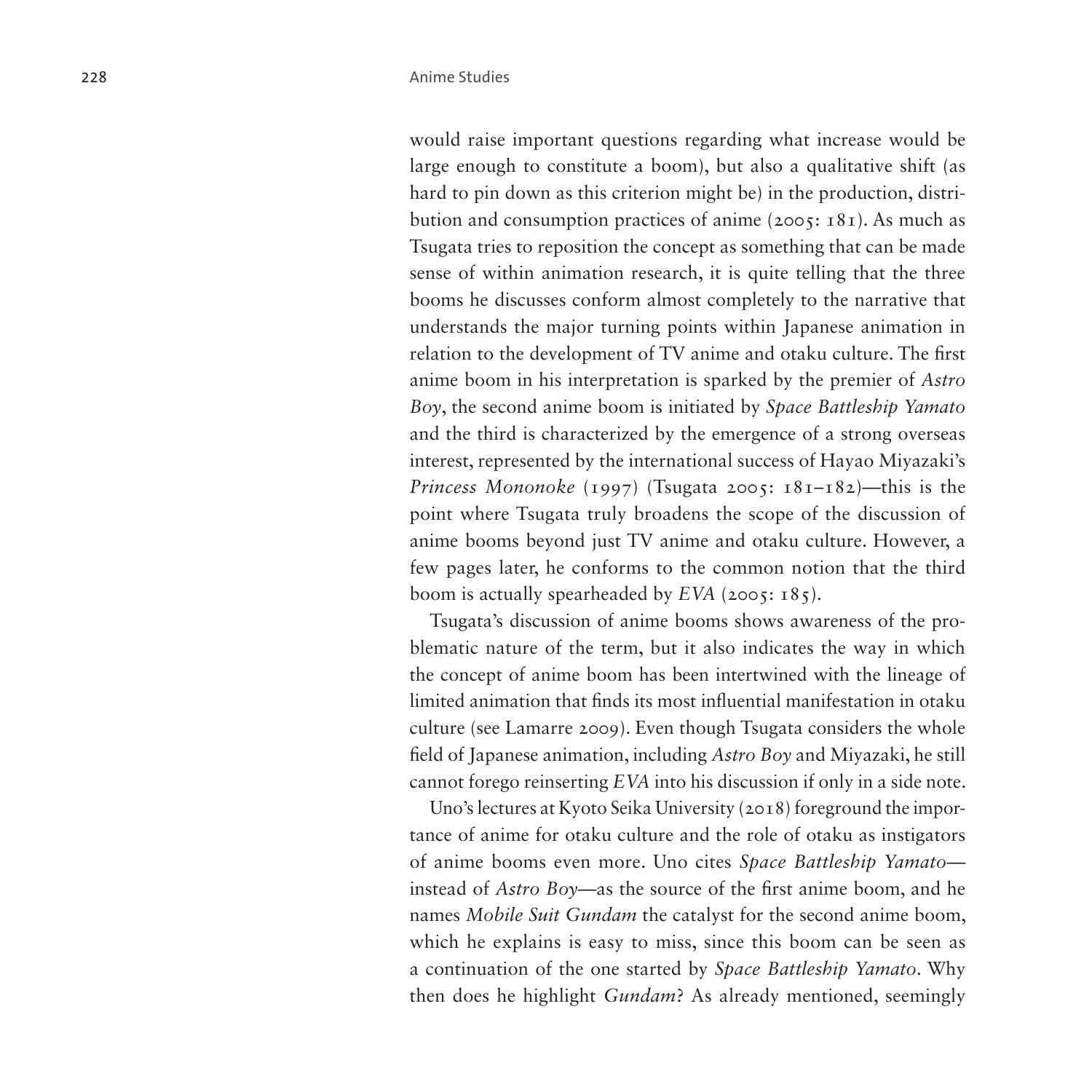objective economic arguments are often underpinned by far softer, for example, aesthetic and genre-related arguments. *Gundam* is central to Uno's argument because it was epoch-making from a genre perspective, as the origin point of Real Robot anime. In this regard, it makes sense to position it as the instigating event of an anime boom. But this positioning itself can also be seen as a telltale sign that epoch-making anime and anime boom are potentially co-constituted concepts. Thus, all the epoch-making anime with which I started this section are, of course, also responsible for anime booms, which renders my initial question of whether all epoch-making anime are also responsible for anime booms tautological.

*EVA* is positioned by Uno as the source of the third anime boom (2018). Although this might just be a coincidence and would require further substantiation, it is curious that *EVA* seems to occupy a set position in the sequence of anime booms. The common understanding that *EVA* sparked off the third anime boom is apparently so entrenched as to require a narration of anime booms that substantiates its occupation of this position.

#### **Otaku Generations**

The idea of otaku generations was introduced by Okada (1996: 37–39, 48–49). In his formulation, each generation has their point of entry or "home position" (a term borrowed from computer terminology) in otaku culture. For first-generation otaku, born in the decade 1955–64, these were special effects series, most notably *Ultraman* and *Kamen Rider*. Anime was the most important entry point for second-generation otaku, born between 1965 and 1974, especially *Space Battleship Yamato* and *Gundam*. The third generation of otaku—born in the Shōwa 50s (1975–84)—have models, *Gunpla* (*Gundam* plastic model kits by Bandai), and video games as their distinguishing generational imprints. And, finally, for the then still children, born from 1985 onwards, this "home position" is/will be video games. Okada is quick to point out that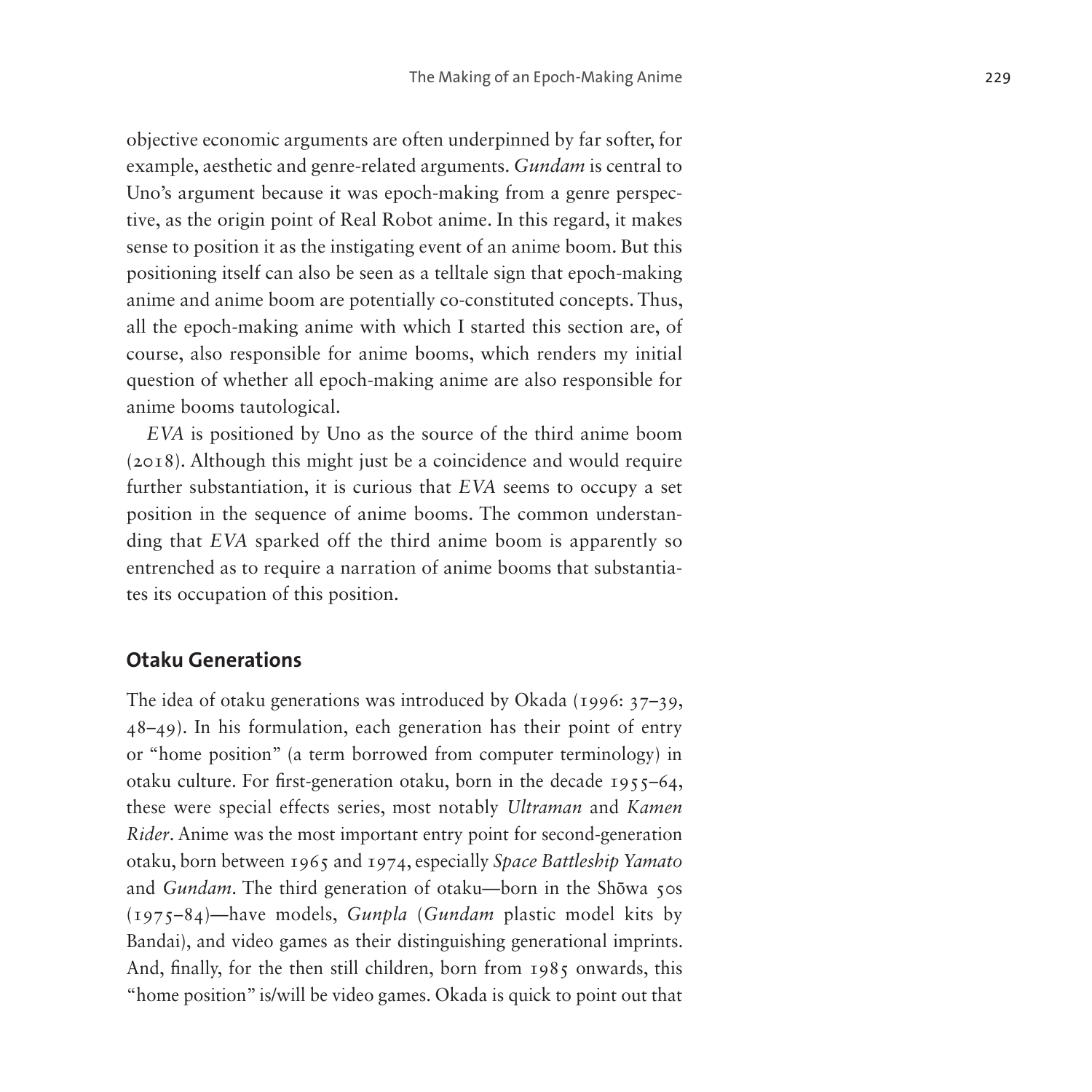otaku of all generations irrespective of their "home positions" go on to find the related areas and start crossing over and enjoying a variety of formats and genres. Thus, although the entry point for each generation may differ, the consumed media and genres significantly overlap.

Okada's book contains drawn diagrams of typical room interiors for the first three generations of otaku highlighting the various artifacts of interest with small written captions. The third-generation room includes an *EVA* poster. Although the book was published in 1996, this picture anticipates later references to the third otaku generation that often rely on the generational impact of *EVA*.

For example, in *Otaku: Japan's Database Animals* (2009 [2001]), Azuma clearly builds on Okada's idea of otaku generations, but modifies it, regarding the exposure to *EVA* as emblematic of the third generation.

The first generation centers on those who were born around 1960 and saw *Space Battleship Yamato* . . . and *Mobile Suit Gundam* . . . during their teen years. The second generation is made up of those who were born around 1970 and, during their teens, enjoyed the diversified and matured otaku culture produced by the preceding generation. The third generation consists of those who were born around 1980 and were junior high school students at the time of the *Neon Genesis Evangelion* boom. (Azuma 2009 [2001]: 6–7)

Maejima, who introduces himself as a model third-generation otaku, that is, a dedicated viewer of *EVA* in his teens, provides a version of the generational model that merges Azuma's variation into Okada's, with the first two generations mirroring the latter, but the third being fundamentally affected by *EVA*, voice actors and video games (2010: 52). In both Azuma's and Maejima's accounts, *EVA* clearly moved to the forefront of defining third-generation otaku.

Okada revisits his idea of otaku generations in *Otaku wa sude ni shinde iru* (Otaku are already dead) (2008: 71–81).<sup>[19](#page-15-0)</sup> There, he provides a different angle on what constitutes the main difference between the generations and slightly alters their age range. According to his

<span id="page-15-0"></span>19. This part of the book is also available in English translation (Okada 2015 [2008]).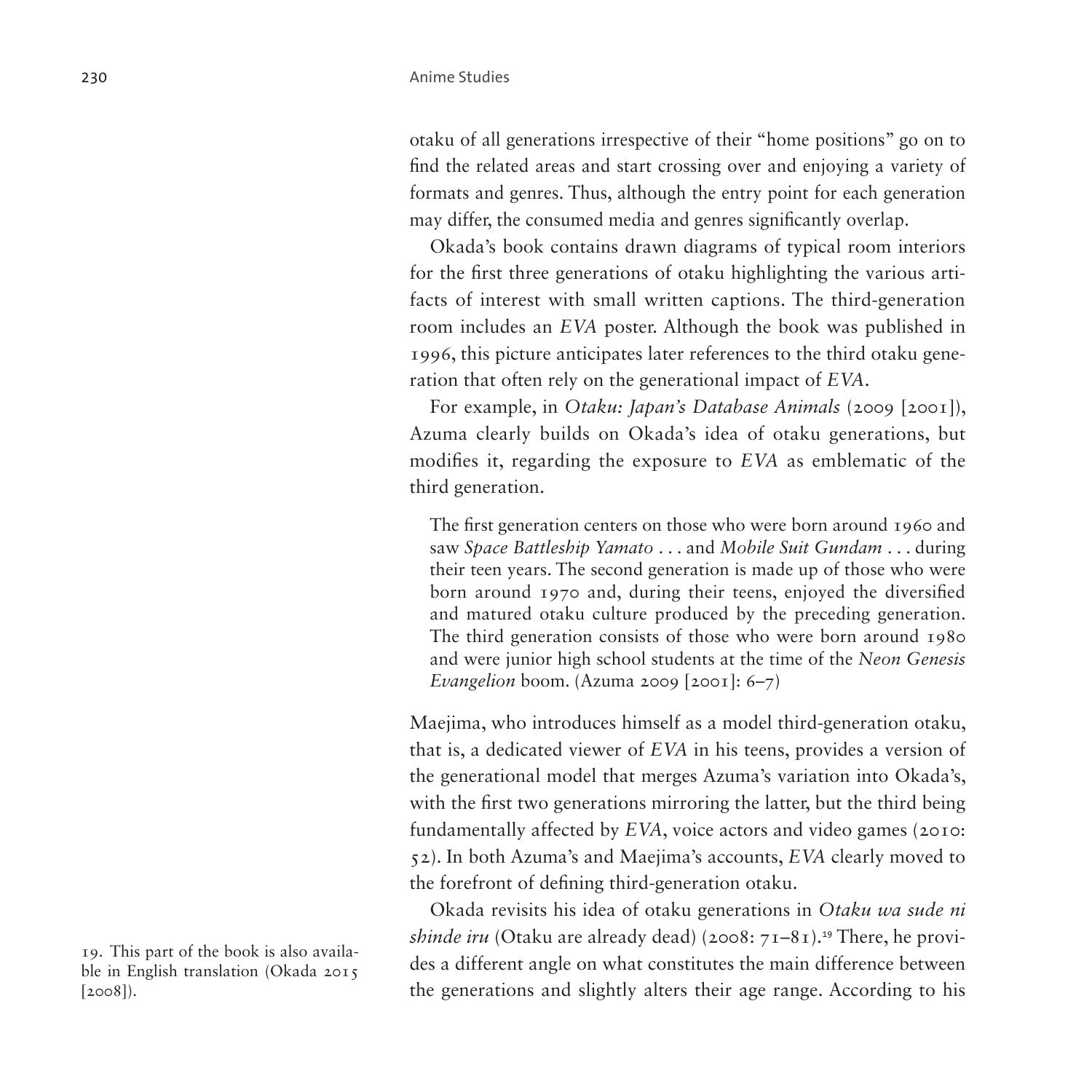new scheme, first-generation otaku grew up with the TV and were into anime, manga and SF, but did not stand out and just didn't conform to mainstream expectations without much fanfare or backlash. Second-generation otaku, on the other hand, had to bear the brunt of the moral panic following the Miyazaki serial murder case and were consequently most interested in theories about otaku; furthermore, they were the ones who experienced "*EVA* shock" when the series first aired. The third generation of otaku grew up in an environment already saturated with concurrently available media mixes, thus lacking the experience of the evolution of different contents in anime, manga and games. The various elements of a media mix are almost interchangeable for them, with little or no attention paid to the sequence of original, adaptations, etc. Thus, they pay more attention to the impact of a certain work on themselves than to information on creators. In sum, Okada now suggests a development from firstgeneration hermit hobbyists through the second generation for whom otaku identity posed a central problem to the pure consumers of the third generation.

Okada's new model shifts the defining position of *EVA* back to the second generation and makes *EVA* less central than in Azuma's and Maejima's take, while conforming to the ideas introduced by Azuma in relation to the consumption practices of the third generation, which are the subject of the next section on *sekaikei*. So far, we have seen how closely the concepts of anime boom and otaku generations are related to the significance of *EVA*. With *sekaikei*, the concept most heavily indebted to and animated by *EVA* comes into view.

#### *EVA* **and** *Sekaikei*

In many ways, this chapter could be read as a lengthy footnote to Maejima's book *Sekaikei to wa nani ka: Posuto eva no otakushi* (What Is Sekaikei? A Post-EVA Otaku History, 2010). *Sekaikei* is a genre label that emerged in the late 1990s and continued to enjoy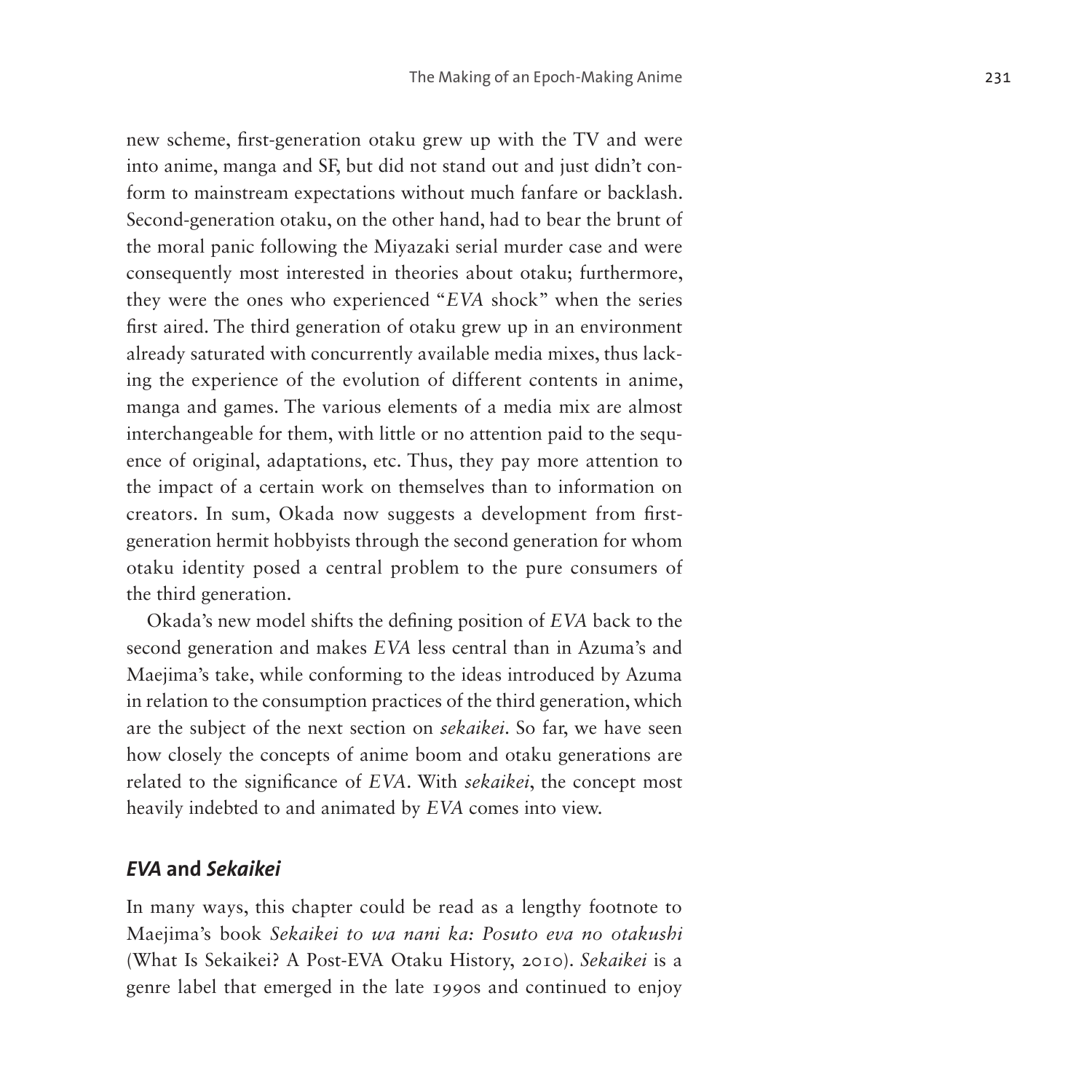prominence during the 2000s denoting a certain set of works mostly tied to otaku culture. The vagueness of its denotative meaning is precisely why Maejima embarks on the journey to uncover how the term came about and what it connotes.

Today, the most common use of *sekaikei* concerns works that revolve around (1) a (potentially) romantic relationship between a heroine cast in an active (often fighting) role and a passive male protagonist, whose relationship is (2) somehow tied to a much larger conflict that determines the fate of the world or at least that of the protagonists, (3) with major parts of the world or setting remaining unexplained or even unrepresented. This definition, however, is a later development that resulted in part from Azuma's work on the topic (Maejima 2010: 140–148). The fact that the meaning of the term went through such change is a testament to both Azuma's impact on the general discourse around otaku culture and the original vagueness of the term.

Tracing the term *sekaikei* back to its initial appearance, Maejima cites the website *Purunie's Bookmarks*, where it meant "*EVA*-like" in the sense of an intense first-person narrative (2010: 124–127). He is quick to point out that such an equation of *EVA*-ness is not exhaustive, since this aspect becomes prevalent only during the second half of the anime series. In fact, he argues, *EVA* can be seen as having two distinct halves that correspond to the past and future of otaku culture.

According to Maejima's analysis, the first half of *EVA* is first and foremost a well-made anime both regarding the story and the quality of the animation, and, second, it lays the groundwork for (or looking back from the ending, teases its audience with) a possibly huge and complex world setting and backstory, and, finally, it also references many earlier SF, *kaijū* and anime works (2010: 37–39). All this adds up to sensibilities that correspond to Okada's early definition of otaku, namely advanced visual refinedness—the opening at the time was especially pushed regarding the rate of cuts and the amount of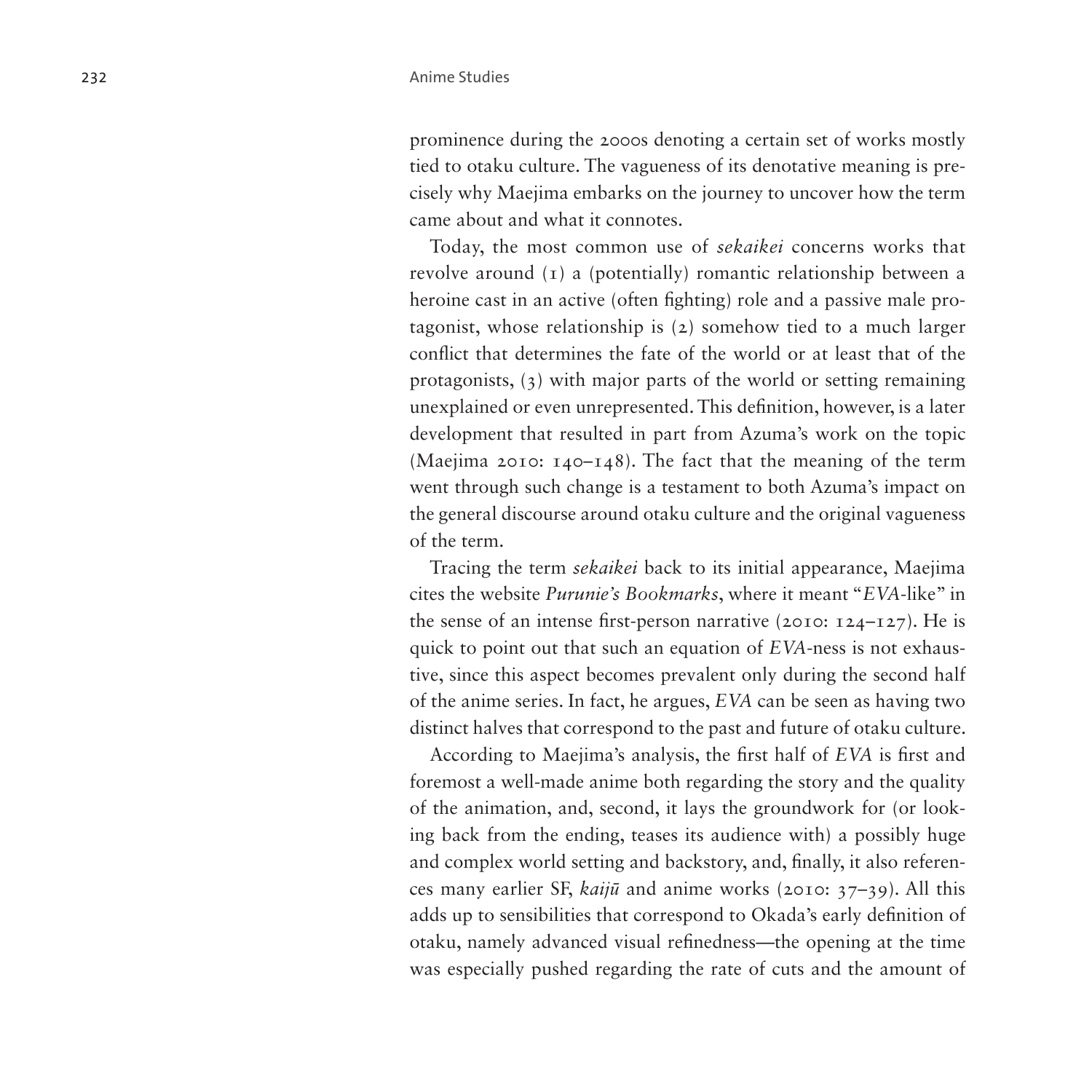visual information all crammed into it—and interest in tracing references and allusions (2010: 37–39). But the second half of the series departs from the expectations set up initially. First, both the story and the animation become highly experimental in the final two episodes. Second, the focus shifts from the world or setting to the inner self. Third, and most disconcerting of all, instead of affirming otaku dispositions and practices, a self-reflexivity comes to the fore that borders on explicit criticism (see below).

The two halves further correspond to different generations, foci and genre/thematic elements. Whereas the first half exhibits sensibilities of the first and second generation of otaku, a focus on "narrative consumption" (Ōtsuka 2010 [1989]) and an interest in SF, *kaijū*, Super Robot and Real Robot works, the second half is geared toward the third generation, built around "database consumption" (Azuma 2009 [2001]) and a focus on the story; as such, it is a forerunner of *sekaikei* and *moe* moving to the fore of otaku culture (Maejima [20](#page-18-0)10).<sup>20</sup>

In this way, Maejima reiterates and further fleshes out Azuma's arguments. In line with moe becoming the main mode of engagement with otaku creations, and bishōjo characters becoming the emblematic element of otaku works, a shift occurred in the meaning of otaku.[21](#page-18-1) This change in focus coincides with the shift from "narrative consumption" to "database consumption" and a corresponding resurgence of interest in the story as opposed to the world or setting. Finally, *EVA* signals the end of anime being the central medium of otaku culture.

As mentioned earlier, anime had been central to the formation of otaku culture. Maejima explicitly references Okada's argument about the highly developed visual refinedness of otaku toward moving images and poses the question why then otaku shift their center of attention to still images (visual novels) and written text (in both light novels and visual novels). According to him, moe as an affective response and the turn toward the inner self in the second half of EVA <span id="page-18-0"></span>20. For a more detailed discussion, see Olga Kopylova's Chapter 8.

<span id="page-18-1"></span>21. This is why Okada (2008) as well as other older otaku began to promote a return to the formerly used expression 'mania,' which denotes someone characterized by an intense preoccupation with a particular field of interest like anime, manga, special effects series, trains, etc.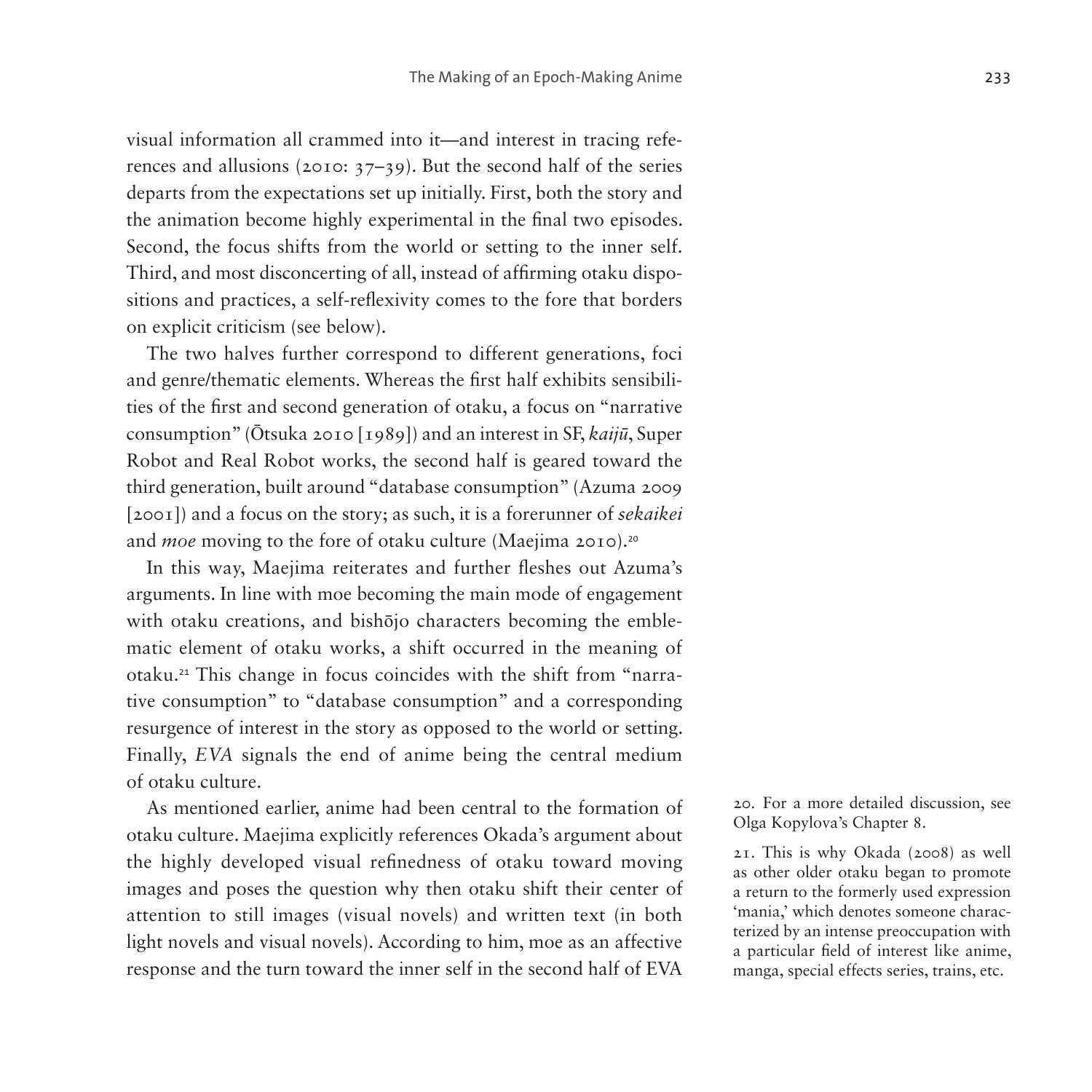both find a better terrain of expression in written text (2010: 62–64). In this way, moe and *sekaikei* stem from a common ground principle, namely, the focus on inner life and emotional states (2010: 112).

*EVA* appears almost prophetic in its unraveling of animation, heralding the shift toward script. The increasing density of intertitles in episodes 25 and 26 seems to signal the strains in depicting the complexity of inner emotional states. Maejima juxtaposes the otaku anime of the first half of the series with what he refers to as "otaku literature" (*otaku no bungaku*) regarding the second half. Elaborating on this idea helps us to understand the significance of *EVA* for otaku culture on yet another level.

### *EVA* **as "Otaku Literature"**

In *How to Read Superhero Comics and Why* (2002), Geoff Klock offers a reading of US superhero comics from the second half of the 1980s into the early 2000s through the conceptual framework developed by literary critic Harold Bloom (and to a lesser extent Slavoj Žižek's reading of Lacan). Building on Bloom's ideas about the importance of wrestling with the literary tradition, Klock goes on to identify an important point of saturation and rupture in the US superhero comics tradition:

Frank Miller's *Batman: The Dark Knight Returns* (1986) and Alan Moore's *Watchmen* (1986) are the first instances of a kind of literature I am going to identify as the revisionary superhero narrative: a superhero text that, in Harold Bloom's words, is a "strong misreading" of its poetic tradition, a comic book whose "meaning" is found in its relationship with another comic book. Although strong work existed in comics before this point—in the works of Will Eisner and Jack Kirby, for example—it is with these titles that, to quote critic Perry Meisel, referring to the blues tradition after swing, "a tradition now [exists] sufficiently dense with precedent to cause the kinds of self-consciousness and anxiety with which we [as students of literature] are familiar." (Klock 2002: 25)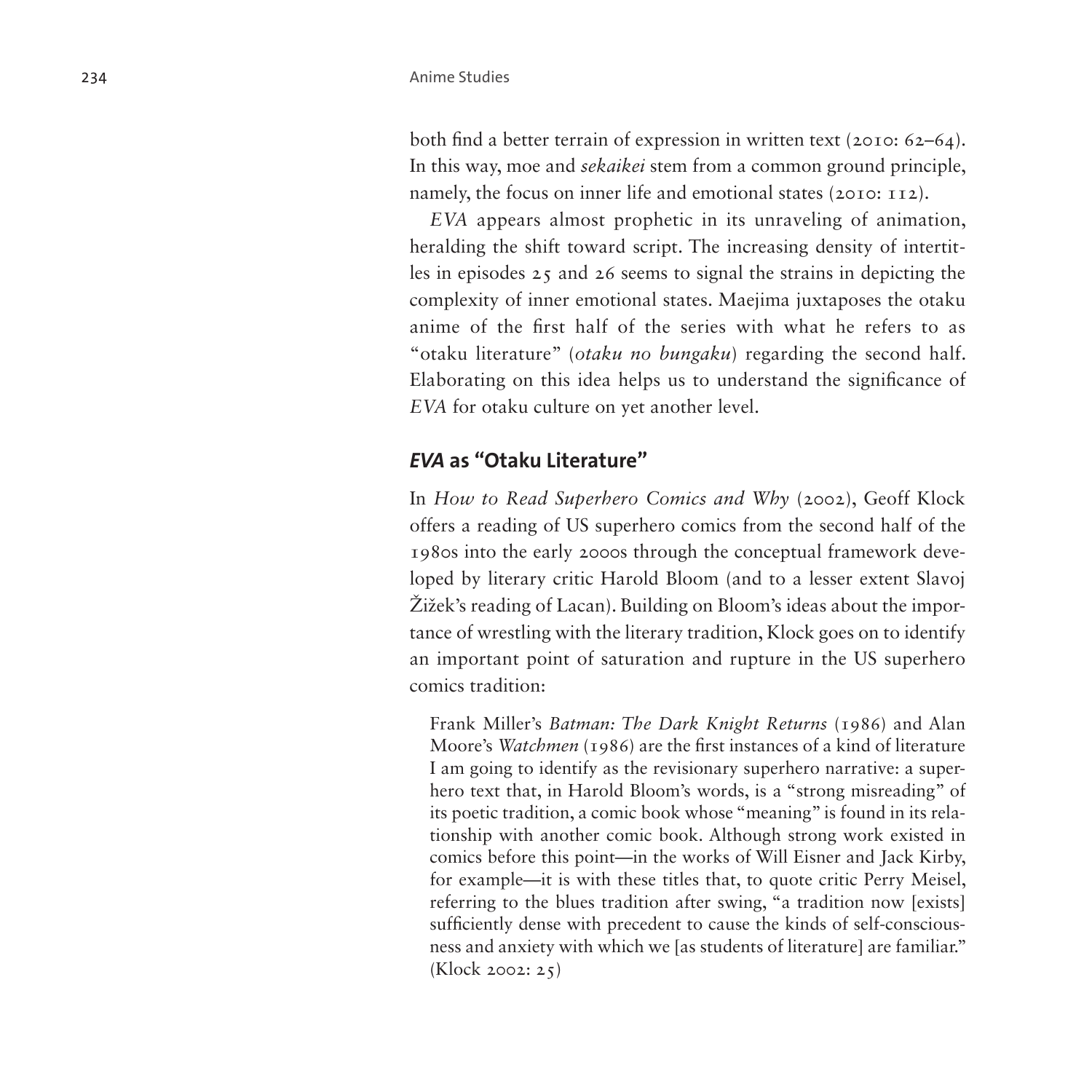In Klock's interpretation, these two seminal works effected a rupture in the history of US comics—not unlike the one *EVA* produced in relation to otaku culture—which can be seen as "the culmination of the silver age" of comics, and which at the same time is the "the birth of self-consciousness in the superhero narrative" (2002: 3). It would be futile to attempt a detailed Bloomian reading of *EVA* within the space of this chapter, but the impact of *EVA* on both the works that followed<sup>[22](#page-20-0)</sup> and the critical discourse around otaku culture mirrors the interventions enacted by *Batman: The Dark Knight Returns* and *Watchmen*, and can be seen as a similar point of saturation. In this light, the break described by Maejima between the two halves of *EVA* can be re-evaluated as less of a break, but rather a realization of what had been unfolding all along. It is the combined picture of the two halves that represents the point of saturation where otaku culture becomes self-reflexive and wrestles with its own influences.

Just as *Batman: The Dark Knight Returns* and *Watchmen* explicitly thematize the parallels with fascism and the overt violence and sexual innuendo in superhero comics (the latter also tracing the pulp roots of the genre), so too does *EVA* offer a critical look at the sexual and power fantasies coursing through so much of otaku culture, while bringing to the fore the *kaijū* roots at the heart of robot anime.[23](#page-20-1) *EVA* brings the Real Robot genre back to its Super Robot and *kaijū* origins by returning to the template of the adversaries (in this case, the Angels, who are also uncannily similar to their *kaijū* forefathers in their otherworldly and perplexing forms) descending on the protagonists' base as opposed to the action playing out in some outer space theater of war (Maejima 2010: 82). Nowhere is this connection made more explicit than in the revelation that the Eva units themselves are created from Angels. Thus, the historical development of a whole lineage of interrelated (sub)genres is captured in the allegory of the *kaijū* body hidden under the surface of the Real Robot exterior. What's more, the gradual unveiling of the connection between the Eva units

<span id="page-20-0"></span>22. See Maejima (2010: 56–57).

<span id="page-20-1"></span>23. "The giant *kaijū* monsters, heroes, and machines that rose to popularity with mid-1960s *tokusatsu* shows formed the 'soil' from which robot anime would bloom so vibrantly in the 1970s. Robot anime did not develop in a vacuum as an independent, isolated creation of the animation industry" (Hikawa 2013: 12).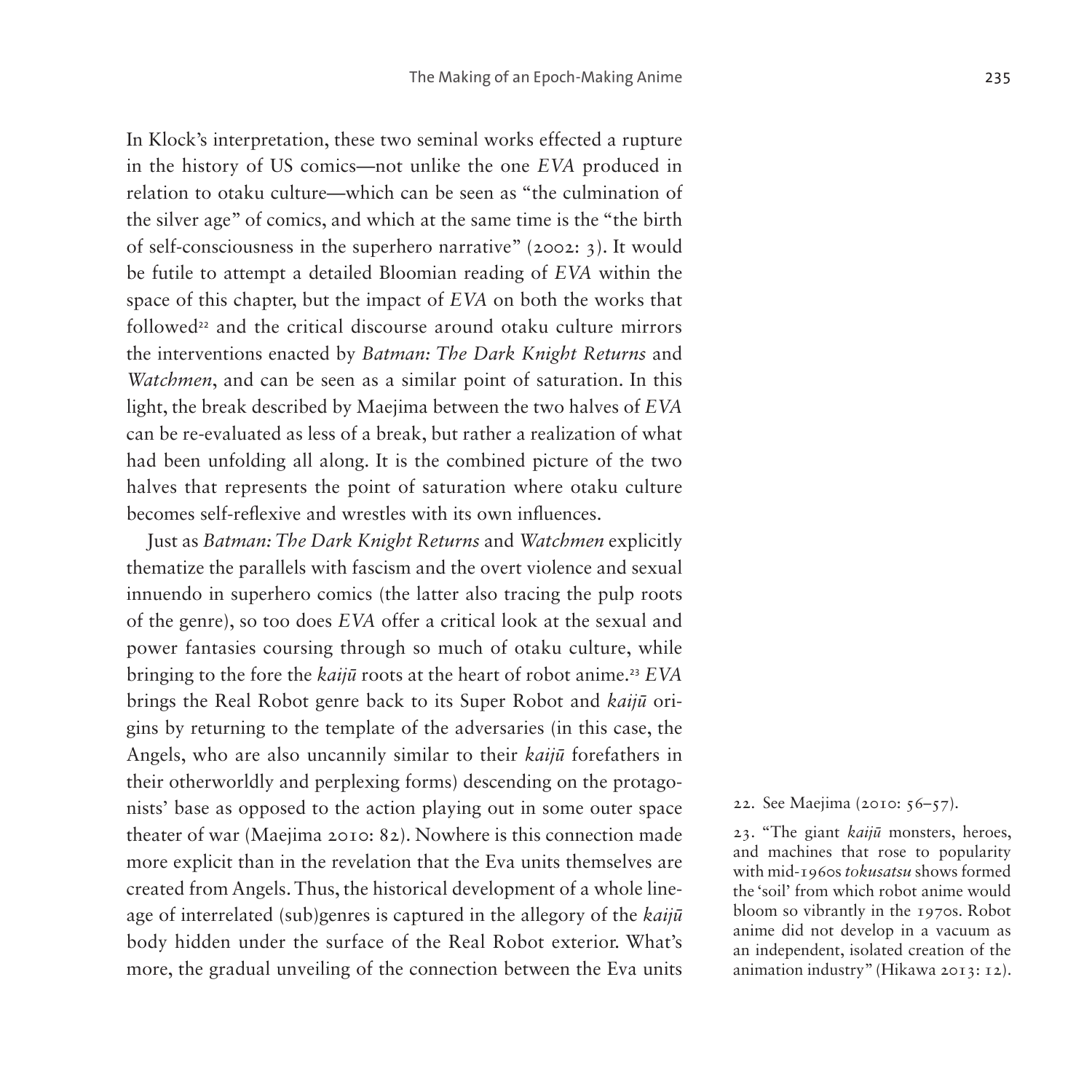and the Angels corresponds to the way in which the two halves of *EVA*, as described by Maejima, are actually linked by the move from the visible exterior trappings to the underlying themes and veins of influence of otaku culture.

Considering that *EVA* was produced by GAINAX, we can see how it reiterates the deep engagement with otaku culture on a meta-level that had been the hallmark of this group of creators from the very beginning. *EVA* is a grand synthesis of the many components of otaku culture from *kaijū* to robot anime, SF and the occult<sup>[24](#page-21-0)</sup> in the vein of the *DAICON III* and *IV* opening animations, and at the same time, it is a critical commentary on otaku culture itself, not unlike the selfreflexivity found in the 1991 part-anime, part-mockumentary *Otaku no video*, which relates the heroic tale of two otaku creating the ultimate otaku business empire (a commentary on GENERAL PRODUCTS<sup>[25](#page-21-1)</sup> and potentially also GAINAX), interspersed with live mock footage of interviews with various types of otaku.

Even though on the surface the ending offered in the feature film *End of Evangelion* might seem to be moving away from the breakdown of animation and the complete focus on Shinji's inner life in the series' finale, the turn toward interiority is not loosened; it becomes even more brutal, in Maejima's view, with Asuka's rejection of Shinji as disgusting  $(2010: 45-47).$ <sup>[26](#page-21-2)</sup> Instead of an "extremely otaku-oriented" anime," it becomes "otaku literature," and the story of otaku maturing while fighting using a giant robot is replaced with the figure of an otaku masturbating to a bishōjo (2010: 46–47).[27](#page-21-3)

Both sides of this last point are closely connected to Ōtsuka's reading of the significance of *EVA* in *"Otaku" no seishinshi: 1980nendairon* (A Mental History of "Otaku": About the 1980s) (2004). As already mentioned in the introduction, Ōtsuka was one of the vocal critics of the series following its original run. Less than 10 years later, he explicitly re-evaluates his stance and aligns his reading of the work to the landmark status it occupies within the Japanese critical discourse. His

<span id="page-21-0"></span>24. See Uno (2018) for the significance of the occult in otaku culture; also Yoshimoto (2009).

<span id="page-21-1"></span>25. The *DAICON III* opening animation from 1981 was a huge hit, and thanks to the business sense of Okada, its direct video sales to fans greatly contributed to raising the financial resources for the future ventures of the group that would eventually become GAINAX in 1984. Following *DAICON III*, they created various live-action short films, parodies of special effects series like *Ultraman* and *Go Rangers*, under the name DAICON FILM. In 1982, Okada and Yasuhiro Takeda formed the company GENERAL PRODUCTS to deal in custom hobby model kits, T-shirts and other fan-made merchandise. This was seen by many as an attempt to make money off the back of the SF fan culture and led to a certain level of backlash within the fandom (Yoshimoto 2009:  $155$ ).

<span id="page-21-2"></span>26. See Uno's citing of Shūichirō Sarashina's summary that *sekaikei* is basically the version of *EVA* where Asuka does not reject Shinji (2018: 274).

<span id="page-21-3"></span>27. I have not touched on the question of otaku sexuality, which is an import branch of the discussion around the term *otaku*. For more on the topic, see Saitō (2011 [2000]), Ōtsuka (2004), Morikawa  $(2003)$  and Galbraith  $(2015)$ .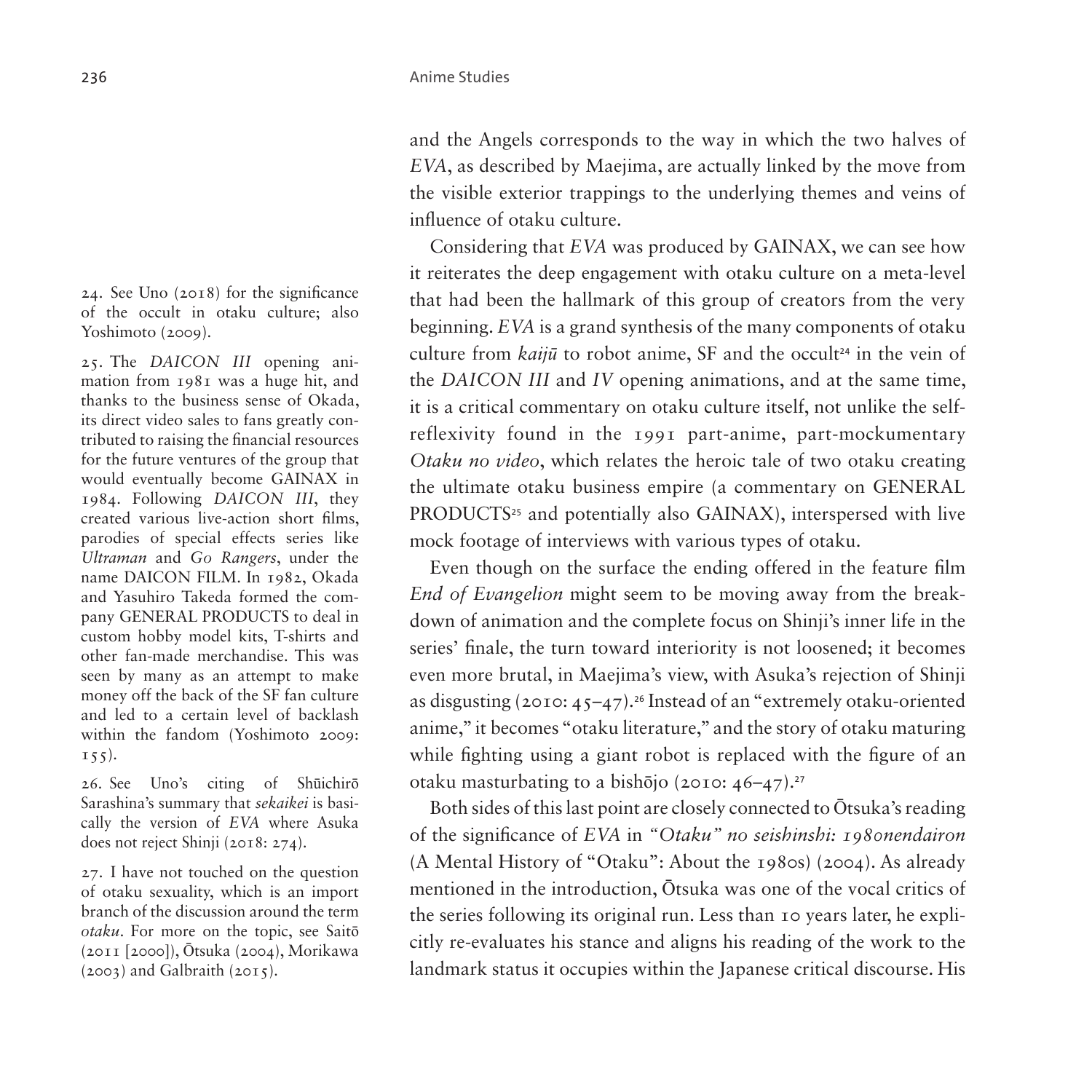argument is premised on the lack of rites of passage in modern societies and he relates this to the way youth, and otaku especially, refuse to grow up and to conform to social expectations (2004: 401). In this, Ōtsuka finds a direct connection to "Astro Boy's dilemma" (*Atomu no meidai*). In his book of the same title (2003), Ōtsuka maintains that many developments in post-war manga have been propelled by the inherent tension between the cartoon body and a deeper 'literary' self bestowed on the drawn figure. One aspect of this tension is the inability of cartoon characters to age and grow, and while this is not specific to Japanese manga, Ōtsuka finds it interesting that this trait comes to the fore in a number of Tezuka's protagonists, who are trapped in bodies that are both metaphors for and direct causes of their arrested development, starting with Astro Boy's childlike robot body (2004: 402). He sees many of the defining works in post-war Japanese manga (and anime) as stories of failed attempts at a proper *bildungsroman* (or coming-of-age story) (2004: 402–404). This prevalence of the motif of arrested development in both characters and narratives in post-war Japanese manga, in Ōtsuka's view, is not unrelated to the position Japan occupied vis-à-vis the United States following World War II, most emblematically expressed in the way General Douglas MacArthur had likened the Japanese people to a 12-year-old boy. For Ōtsuka, *EVA* is a significant work because it is the ultimate form of addressing Astro Boy's dilemma. He likens the congratulatory scene at the very end of the anime series to a self-realization seminar<sup>[28](#page-22-0)</sup> and points out that this is the only possible substitute for a rite of passage in late modernity as there are no communities left into which one could enter as an adult. Thus, the series' ending elides Astro Boy's dilemma—neither fulfilling the need for a rite of passage nor postponing it indefinitely—and at the same time, while commenting on it, renders it void (2004: 405–406).

Curiously enough, Ōtsuka reads *End of Evangelion* as an even more radical engagement with Astro Boy's dilemma. The movie's ending <span id="page-22-0"></span>28. Uno makes a direct connection between Ōtsuka's self-realization seminar interpretation and Aum Shinrikyō's focus on changing the self (2018: 259–260). On this note, the Human Instrumentality Project and Shinji's rejection of it could also be read as a critique of Aum Shinrikyō.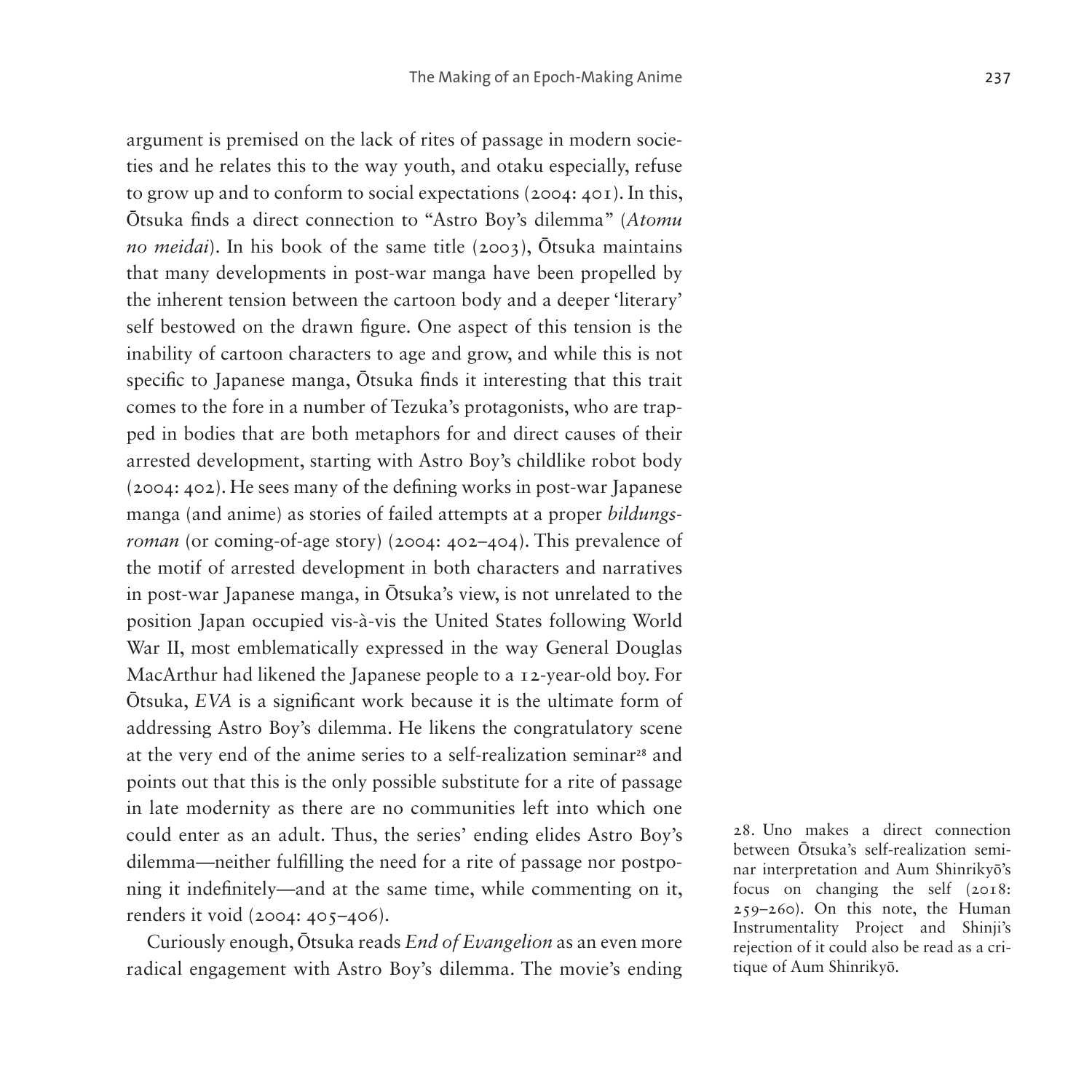turns toward an unflinching affirmation of the unfulfilled *bildungsroman*. As a result of Shinji trying to choke Asuka, the possibility of identifying with Shinji is negated, and thus the point of identification is moved to Asuka, where it is promptly denied once again (2004: 407–409). For Ōtsuka, this final scene, where the viewers are condemned from the viewpoint of the girl victims, is the first case in otaku culture to address the Miyazaki murders (2004: 410–411).

With its radical formulations of the impossibility of the *bildungsroman*, *EVA* comes to symbolize the end point of postwar manga and anime history for Ōtsuka. The way it formulates this impossibility is precisely why it cannot be processed within otaku culture, why otaku enthusiastically (re)turn to *Gundam* as if *EVA* had never happened, and why so much of *EVA* merchandise is based on the alternate sliceof-life school setting version of the characters from the series finale  $(2004: 4II).$ 

Consequently, approaching *EVA* as the begining of "otaku literature," that is, a saturation point where otaku culture becomes selfreflexive, not only helps align Maejima's and Ōtsuka's arguments, but also underscores *EVA*'s unique position in the discourse around otaku culture. Even Ōtsuka finds a way to conform to it. A similar transformation can be seen in Uno's writing, but is almost immediately undone by himself, as I will proceed to demonstrate.

## **Imagining Alternative Versions of the Critical Discourse on Otaku Culture**

In *Zero nendai no sōzōryoku* (The Imagination of the Millenial Generation), Uno discussed *EVA* from a point of view that attempts to encompass the development of Japanese popular culture in general, analyzing not just anime and manga, but also television dramas, movies and novels. Furthermore, he tried to create a counter-narrative to Azuma's interpretation, which had become dominant within the critical discourse. One of his key ideas revolved around the change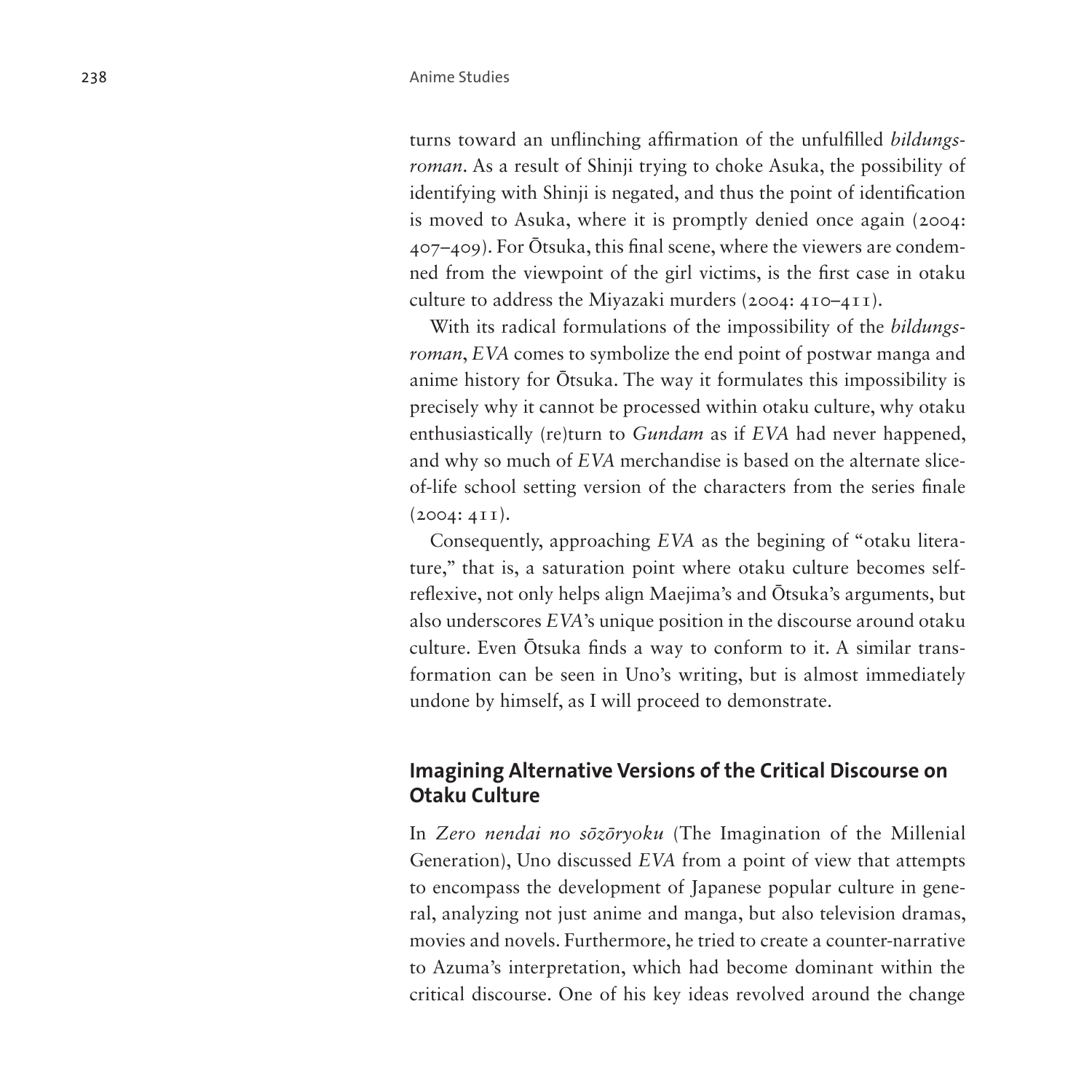of imagination from the hikikomorism/psychologism of the mid-1990s,[29](#page-24-0) represented by *EVA*, to so-called determinationism[30](#page-24-1) (*ketsudanshugi*). Hikikomorism was characterized by a fear of hurting others and, as a result, refraining from action (exemplified by Shinji's refusal to pilot his Eva unit), as well as a desire to be nevertheless accepted as is. Determinationism, on the other hand, entailed the realization that even refraining from action is a form of action, and there is no escaping the necessity to act, if one doesn't want to be left behind or killed. This threat is particularly pronounced in the first wave of determinationism works that Uno calls *battle royal* both as a gesture toward the Hobbesian struggle of all versus all, and as a reference to the book *Battle Royal* (1999). In his view, *sekaikei* works are just a belated and debased form of hikikomorism/psychologism. This devaluation of post-*EVA sekaikei* works can be seen as a denigration of the significance of *EVA*, even if the series itself is invoked as the single best representative of hikikomorism/psychologism, and it can arguably make sense from the vantage point of surveying Japanese popular culture in general, as opposed to focusing only on anime and otaku culture.

In comparison, in *Wakai dokusha no tame no sabukaruchāron kōgiroku* (Subculture Theory for Young Readers, Lecture Recordings), Uno concentrates on otaku culture only, and as such yields to the power of the discourse surrounding *EVA*, referring to it as the "final accounts" of the robot anime genre (2018: 195) and positioning it as the landmark work that it is assumed to be. This, however, is only a concession to the power of the critical discourse around *EVA*.

Uno offers a detailed reading of a large number of important robot anime in this book, pointing out at the very start that most of the famous robots after Astro Boy, like Tetsujin 28-gō (or Gigantor), Mazinger Z, Gundam and the Evangelions, are not intelligent beings, but tools (Tetsujin 28-gō is remote-controlled) or vehicles (2018: 140). All are created by a father figure, and after Astro Boy they are all devices of fulfilling the dream of young boys to become men (2018: 199).

<span id="page-24-0"></span>29. Hikikomori is the Japanese term for people withdrawing to an extreme degree from face-to-face social interactions (e.g., shutting themselves in).

<span id="page-24-1"></span>30. I am following Suan (2018: 233) with this translation, meant to convey the sense of being determined to make a choice and take action.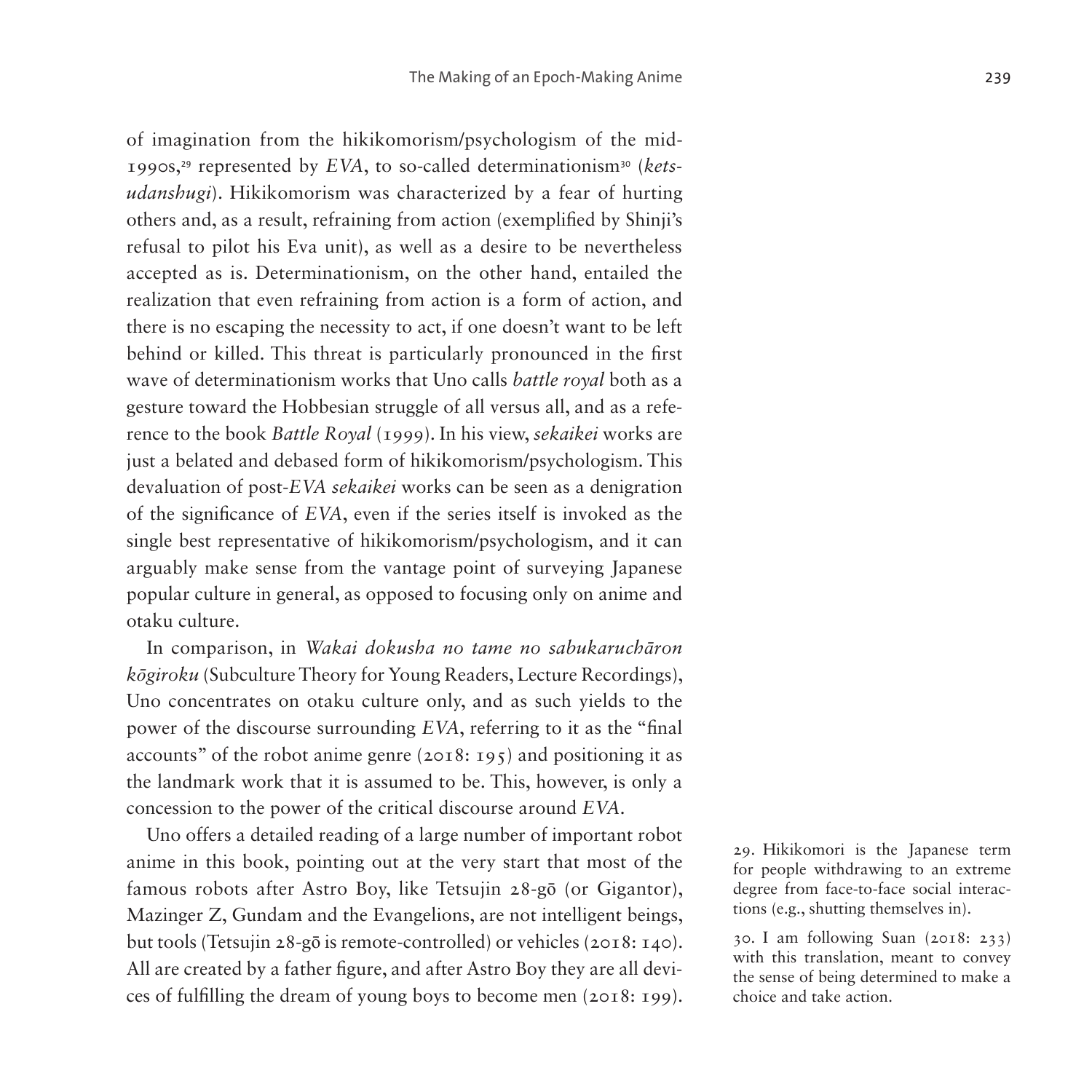The robot as vehicle in particular enables the young boy to partake in adult affairs by donning a larger-than-life body. They are further products of industrial mass production (as opposed to the previous quasi-magical and unique super robots like Mazinger Z) starting with *Gundam*, which moves robot anime into full alignment with modern society and thus the problems of teenagers of the time (2018: 199).

Although the first *Gundam* series offered the vista of potential self-realization in a fictional war-torn world, the latter series in the franchise, like *Mobile Suit Zeta Gundam*, provide increasingly grim images of what this self-realization entails, such as going mad, or dying young without ever becoming men, as depicted in *Mobile Suit Gundam: Char's Counterattack* (Uno 2018: 200). In this way, the *Gundam* series signals the limits of the type of masculinity that can be manifested in a militarized industrial society (ibid.). Finally, in the 1990s, *EVA* goes on to destroy the robot anime lineage completely by finding its closure in a "self-realization seminar" (ibid.).

This all seems like a sound line of argument, but Uno himself in the very same book unhinges the underpinnings of his take on *EVA* as the "final accounts" of the robot anime genre. In a latter chapter, he describes in detail how the *Mobile Suit Victory Gundam* series, which already aired in 1993–94 and is thus a precursor to *EVA*, negates all possible positive identification with any of its adult male characters. According to his interpretation, it is an outright declaration of the impossibility of believing in the promise of post-war robot anime about growing up in a fictional space century by getting hold of a giant robot body (2018: 279). He even claims that *EVA* does not go as far as *Victory Gundam* in its demolition of the robot anime lineage. But if this is the case, then Uno's previous statement about *EVA*'s position in the lineage of robot anime does not hold; it turns out to be a concession to the consensus that has come to dominate the critical discourse.

As a quick thought experiment, let's imagine a version of Uno's book in which he does not go along with the common understanding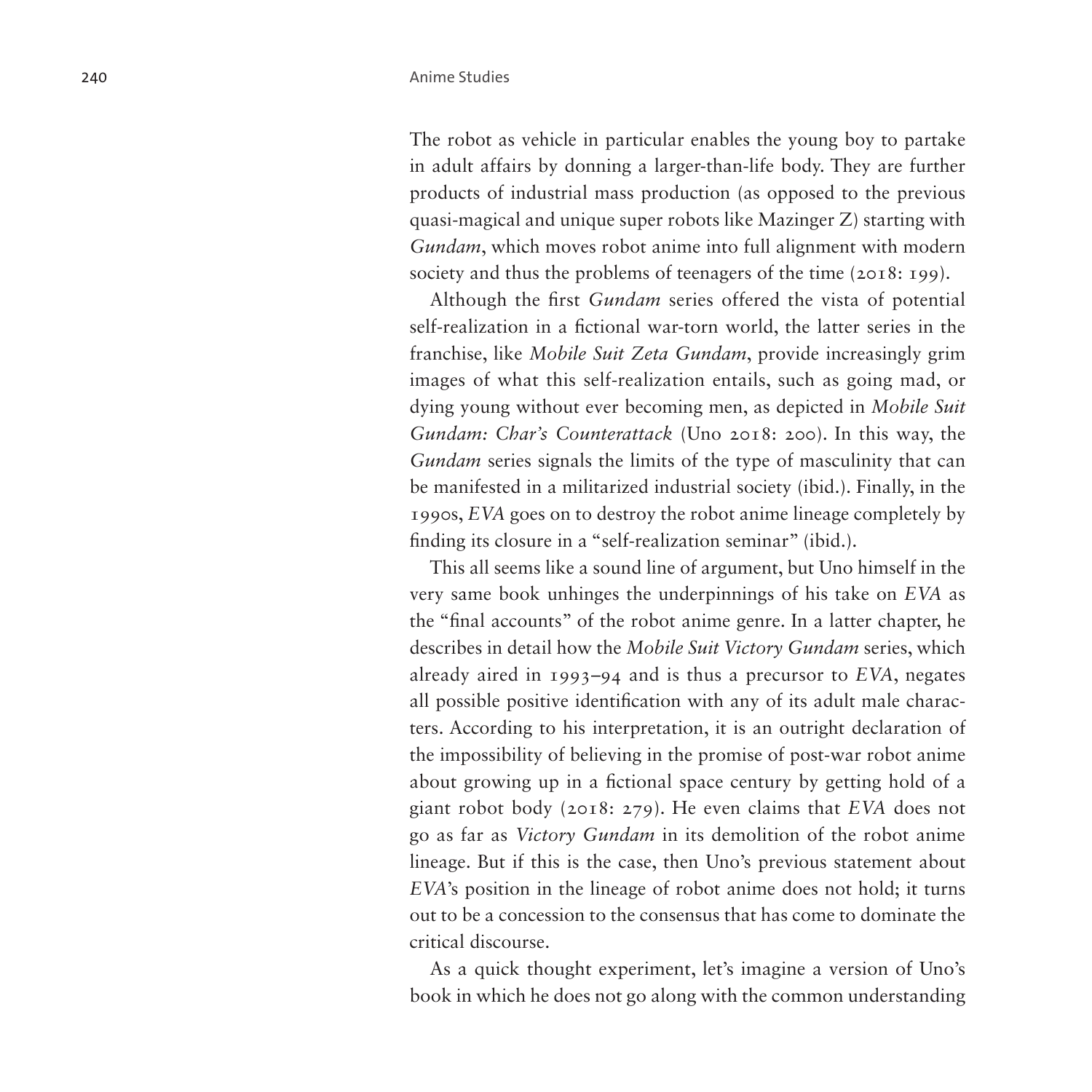of *EVA*. What if the story of otaku culture were told through a different perspective? One in which *EVA* is no more significant than, for example, *Gunbuster* (1988–89), the hit OVA series from GAINAX that foreshadowed certain elements of *EVA*. The level of detail with which Uno examines the different *Gundam* series stands in sharp contrast to the usual lack of attention afforded to *Gundam* in the publications considered so far. In fact, Uno's discussion of *Gundam*  and the role of the creator/director behind the series, Yoshiyuki Tomino, as a pioneer of various themes for which *EVA* is celebrated, provide all the necessary ingredients for a well-formed alternative narrative of otaku culture. This narrative would see a lineage of otaku culture running from Osamu Tezuka in a more tightly coupled fashion<sup>[31](#page-26-0)</sup> via his animation studio Mushi Production leading to the establishment of Sunrise Studio by former members of Mushi Pro in 1972. The emergence of Gunpla would figure as pivotal in the development of custom hobby model sales and the otaku market in general. Finally, in this version, the meaning of otaku culture would probably be more closely aligned with Okada's understanding of otaku as mania (first and second generation otaku), and moe-centered otaku culture might be regarded as a new formation altogether, similar to how otaku culture initially branched off from SF fan-dom. This potential for different versions of the narrative<sup>[32](#page-26-1)</sup> evinces just how central *EVA* has been within the critical discourse around otaku culture.

#### **Conclusion**

*EVA*'s position as an epoch-making anime is often taken for granted, as are the apparently objective arguments in relation to its economic impacts, but I hope to have demonstrated that there are layers upon layers of deeper connections between *EVA*'s position as a landmark work and the way in which otaku culture is addressed in the Japanese critical discourse.

<span id="page-26-0"></span>31. See also Yoshimoto (2009).

<span id="page-26-1"></span>32. Another possible axis of re-imagining this narrative would revolve around Studio Nue and the *Macross* series (I am grateful to Luca Bruno for pointing this out) and highlight the centrality of idol culture to otaku culture; which is surprisingly very much in line with Uno's assessment of the development of otaku culture following the 2011 Tōhoku earthquake and tsunami, where idol culture moved to the fore in his view. He even points out the uncanny parallels to *Macross* in AKB48's visits to the disaster struck areas (2018: 301–302).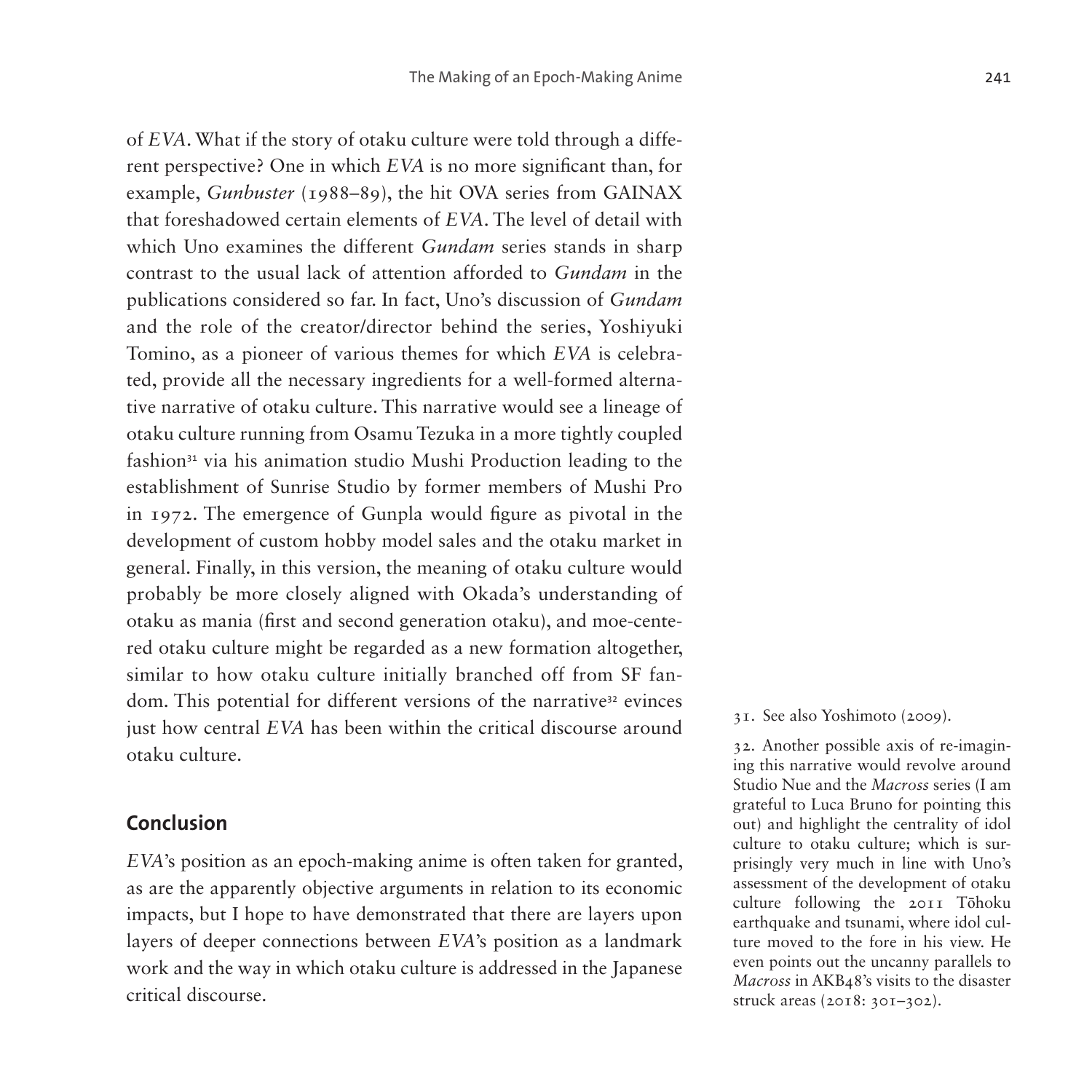First, *EVA* has left its imprint on a number of concepts and terms that are mobilized whenever its significance is at stake, namely anime booms, otaku generations and *sekaikei*. The series seems to occupy a set position in the enumeration of anime booms as spearheading the third boom. Otaku generations are often conceptualized in a way that one of the generations is defined by the *EVA* shock of the second half of the 1990s. And *sekaikei* is a testament to the power of *EVA*, providing a jumping-off point for both the proliferation and the interpretation of a whole group of related works.

Second, the weight of the consensus around *EVA*'s position forces even previously dissenting voices to incorporate its landmark status into their interpretations. For Ōtsuka, *EVA* has come to symbolize the ultimate engagement with Astro Boy's dilemma, and thus the culmination point of postwar Japanese manga and anime history. On the other hand, Uno, while also espousing *EVA* as the "final accounts" of the robot anime genre, actually provides the blueprint for an alternative retelling of the history of otaku culture, one that would revolve around *Gundam*, which again accentuates the force of the consensus around the centrality of *EVA* in otaku culture.

Third, the position enjoyed by *EVA* can be further substantiated by considering *EVA* as a saturation point where otaku culture becomes self-reflexive and, as Maejima writes, turns into "otaku literature." The impact of *EVA* on the anime industry and otaku culture mirrors the intervention effected by *Batman: The Dark Knight Returns* and *Watchmen* in American superhero comics, as described by Klock.

Furthermore, I also want to draw attention to the fact that, in the present chapter, I perpetuated the very same operations I have been analyzing. While highlighting the way in which *EVA*'s landmark position has been established in the Japanese critical discourse and has become seemingly inseparable from the manner in which otaku culture is understood, I too have added another layer of arguments that work toward further cementing and naturalizing its position as an epoch-making anime.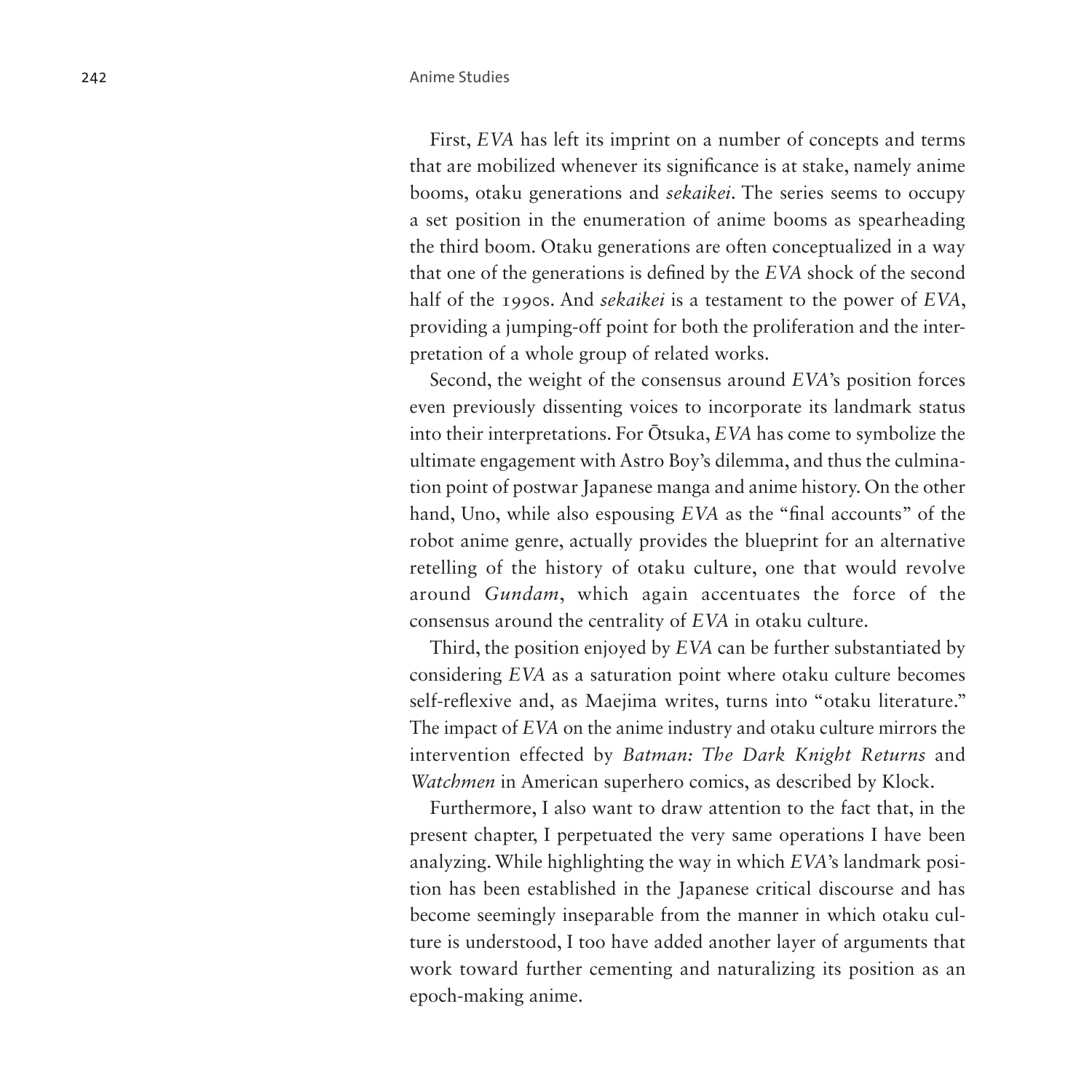Finally, I hope that the present discussion has also managed to highlight just how strongly the development of anime and otaku culture are intertwined, from the significance of anime as the focal point for the crystallization of otaku culture to the impact that first generation otaku had on shaping anime criticism as well as the industry itself, with GAINAX being the premier example. Although my focus has been on the Japanese critical discourse around *EVA* and otaku culture, the points of connection between anime and otaku culture go far deeper than the web of concepts and arguments employed within the discussions around these two topics. Indeed, reading the works of Azuma (2009 [2001]), Maejima (2010), Morikawa (2003), Okada (1996), Ōtsuka (2004), Uno (2018) and Yoshimoto (2009) among others on otaku culture provides a wealth of insights into the way so many of the defining creators, major works, genres, formats and audiences of anime, as well as the production, dissemination and consumption practices around anime and its media coverage have all both impacted and have been influenced by otaku culture. Thus, one could say that no serious scholar of anime can neglect to engage with otaku culture, just as no comprehensive work on otaku culture can be written without the necessary foundations in research on anime.

#### **References**

- Aida, M. (2015). The Construction of Discourses on Otaku: The History of Subcultures from 1983 to 2005 (translation by Thiam Huat Kam). In P. W. Galbraith, T. H. Kam and B.-O. Kamm (eds.), *Debating Otaku in Contemporary Japan: Historical Perspectives and New Horizons* (pp. 105–128). London: Bloomsbury.
- Azuma, H. (2009). *Otaku: Japan's Database Animals*. Minneapolis, MN: University of Minnesota Press. (Introduction and translation by J. E. Abel and S. Kono)
- Beaty, B. & Woo, B. (2016). *The Greatest Comic Book of All Time: Symbolic Capital and the Field of American Comic Books*. New York: Palgrave.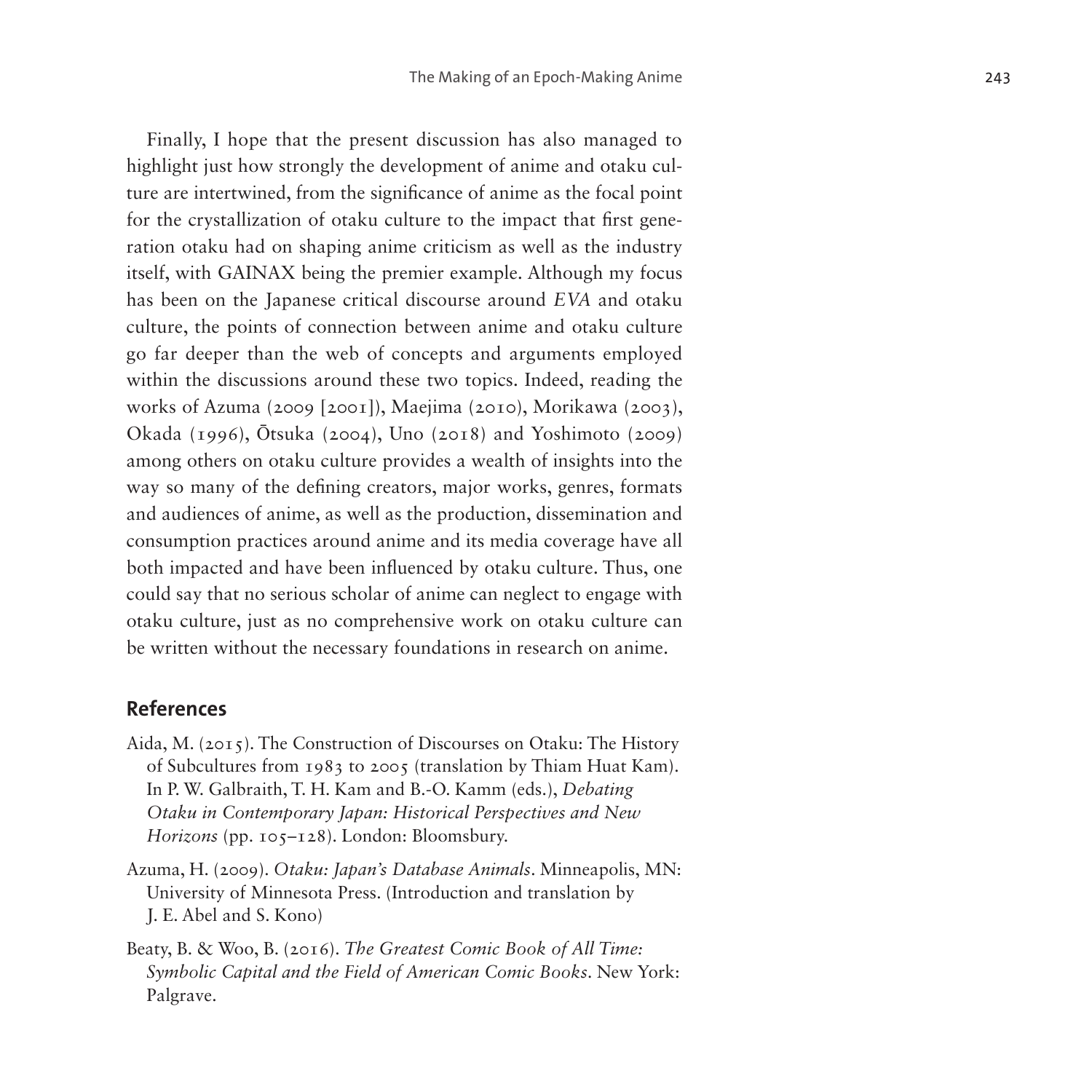#### 244 Anime Studies

Becker, H. S. (1982). *Art Worlds*. London: University of California Press.

- Bourdieu, P. (1996) [1992]. *The Rules of Art: Genesis and Structure of the Literary Field*. Stanford, CA: Stanford University Press.
- Eng, L. (2012). Anime and Manga Fandom as Networked Culture. In M. Ito, D. Okabe and I. Tsuji (eds.), *Fandom Unbound: Otaku Culture in a Connected World* (pp. 158–178). London: Yale University Press.
- Galbraith, P. W. (2015). "'Otaku' Research" and Anxiety about Failed Men. In P. W. Galbraith, T. H. Kam and B.-O. Kamm (eds.), *Debating Otaku in Contemporary Japan: Historical Perspectives and New Horizons* (pp. 21–34). London: Bloomsbury.
- \_\_\_\_\_\_\_, T. H. Kam and B.-O. Kamm (2015). Introduction: "Otaku" Research: Past, Present and Future. In ibid. (eds.), *Debating Otaku in Contemporary Japan: Historical Perspectives and New Horizons* (pp. 1–18). London: Bloomsbury.
- Hikawa, R. (ed.) (2013). *Japanese Animation Guide: The History of Robot Anime*. Tokyo: Mori Building Company, Ltd. [https://mediag](https://mediag.bunka.go.jp/projects/project/images/JapaneseAnimationGuide.pdf) [.bunka.go.jp/projects/project/images/JapaneseAnimationGuide.pdf](https://mediag.bunka.go.jp/projects/project/images/JapaneseAnimationGuide.pdf)
- Itō, G. (2005). *Tezuka izu deddo: Hirakareta manga hyōgenron e*. Tokyo: NTT Publishing.
- Ito, M. (2012). Introduction. In M. Ito, D. Okabe and I. Tsuji (eds.), Fandom Unbound: Otaku Culture in a Connected World (pp. xi-xxxi). London: Yale University Press.
- Kacsuk, Z. (2016a). From "Game-Like Realism" to the "Imagination Oriented Aesthetic": Reconsidering Bourdieu's Contribution to Fan Studies in the Light of Japanese Manga and Otaku Theory. *Kritika Kultura*, 26, 274–292.

\_\_\_\_\_\_\_. (2016b). *From Geek to Otaku Culture and Back Again: The Role of Subcultural Clusters in the International Dissemination of Anime-Manga Culture as Seen through Hungarian Producers*. Doctoral dissertation. Kyoto Seika University.

Kamm, B.-O. (2015). Opening the Black Box of the 1989 Otaku Discourse. In P. W. Galbraith, T. H. Kam and B.-O. Kamm (eds.), *Debating Otaku in Contemporary Japan: Historical Perspectives and New Horizons* (pp. 51–70). London: Bloomsbury.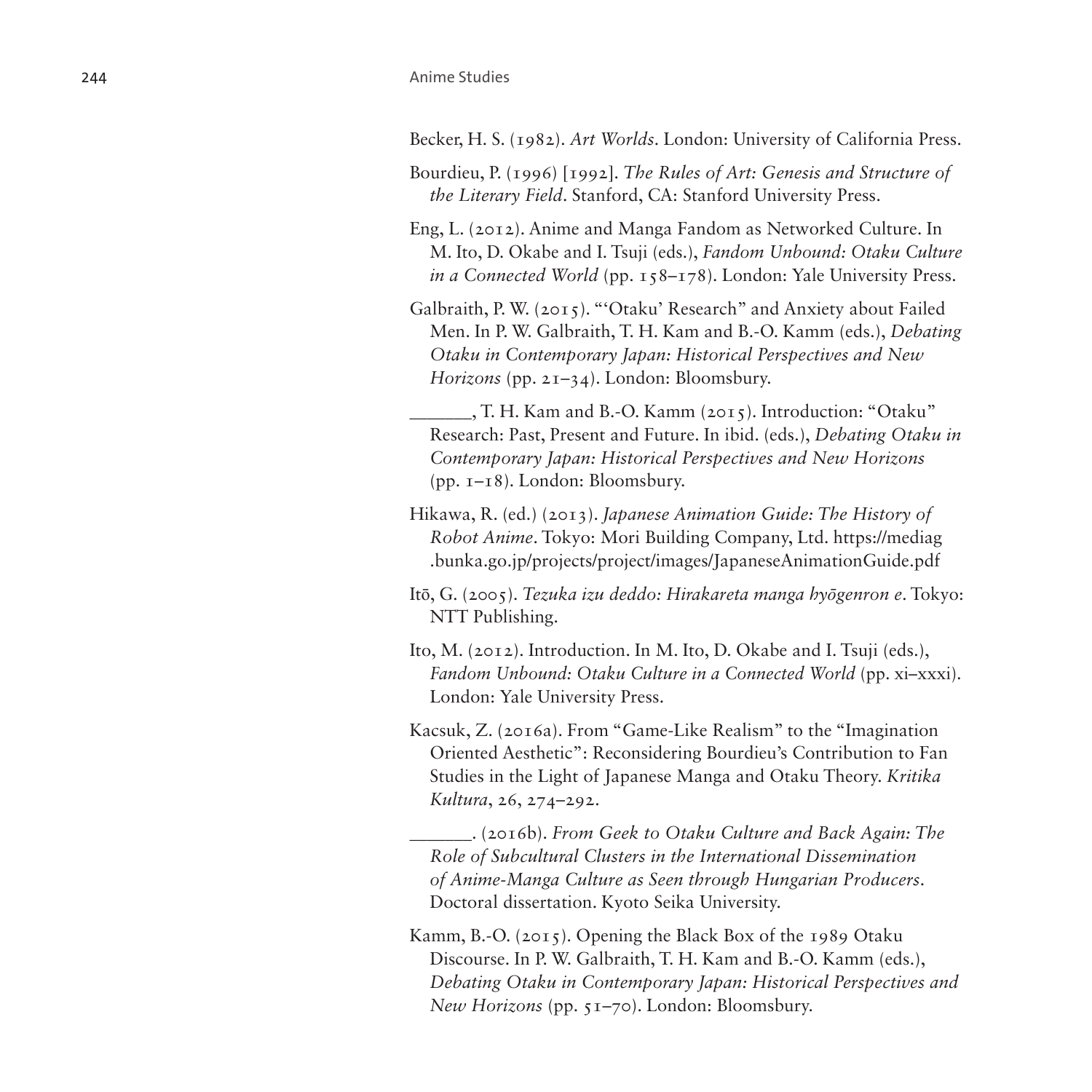- Kikuchi, S. (2015). The Transformation and the Diffusion of "Otaku" Stereotypes and the Establishment of "Akihabara" as a Place-Brand (translated by K. Nishimura and B.-O. Kamm). In P. W. Galbraith, T. H. Kam and B.-O. Kamm (eds.), *Debating Otaku in Contemporary Japan: Historical Perspectives and New Horizons* (pp. 147–161). London: Bloomsbury.
- Klock, G. (2002). *How to Read Superhero Comics and Why*. New York: Continuum.
- Korzybski, A. (1996) [1933]. *Science and Sanity: An Introduction to Non-Aristotelian Systems and General Semantics*. New York: The International Non-Aristotelian Library Publishing Company.
- Lamarre, T. (2009). *The Anime Machine: A Media Theory of Animation*. Minneapolis, MN: University of Minnesota Press.
- Leonard, S. (2005). Celebrating Two Decades of Unlawful Progress: Fan Distribution, Proselytization Commons, and the Explosive Growth of Japanese Animation. *UCLA Entertainment Law Review*, 12(2), 189–266.
- Maejima, S. (2010). *Sekaikei to wa nani ka: Posuto EVA no otakushi*. Tokyo: Soft Bank Creative.
- Malone, P. M. (2010). The Manga Publishing Scene in Europe. In T. Johnson-Woods (ed.), *Manga: An Anthology of Global and Cultural Perspectives* (pp. 315–331). New York: Continuum International.
- Morikawa, K. (2003). *Shuto no tanjō: Moeru toshi Akihabara*. Tokyo: Gentosha.
	- \_\_\_\_\_\_\_. (2012) [2003]. Otaku and the City: The Rebirth of Akihabara. In M. Ito, D. Okabe and I. Tsuji (eds.), *Fandom Unbound: Otaku Culture in a Connected World* (pp. 133–157). London: Yale University Press.
- Okada, T. (1996). *Otakugaku nyūmon*. Tokyo: Ohta shuppan.
- \_\_\_\_\_\_\_. (2008). *Otaku wa sude ni shinde iru*. Tokyo: Shinchōsha.

\_\_\_\_\_\_\_. (2015) [2008]. The Transition of Otaku and Otaku (translated by B.-O. Kamm, introduction P. W. Galbraith). In P. W. Galbraith, T. H. Kam and B.-O. Kamm (eds.), *Debating Otaku in Contemporary Japan: Historical Perspectives and New Horizons* (pp. 163–177). London: Bloomsbury.